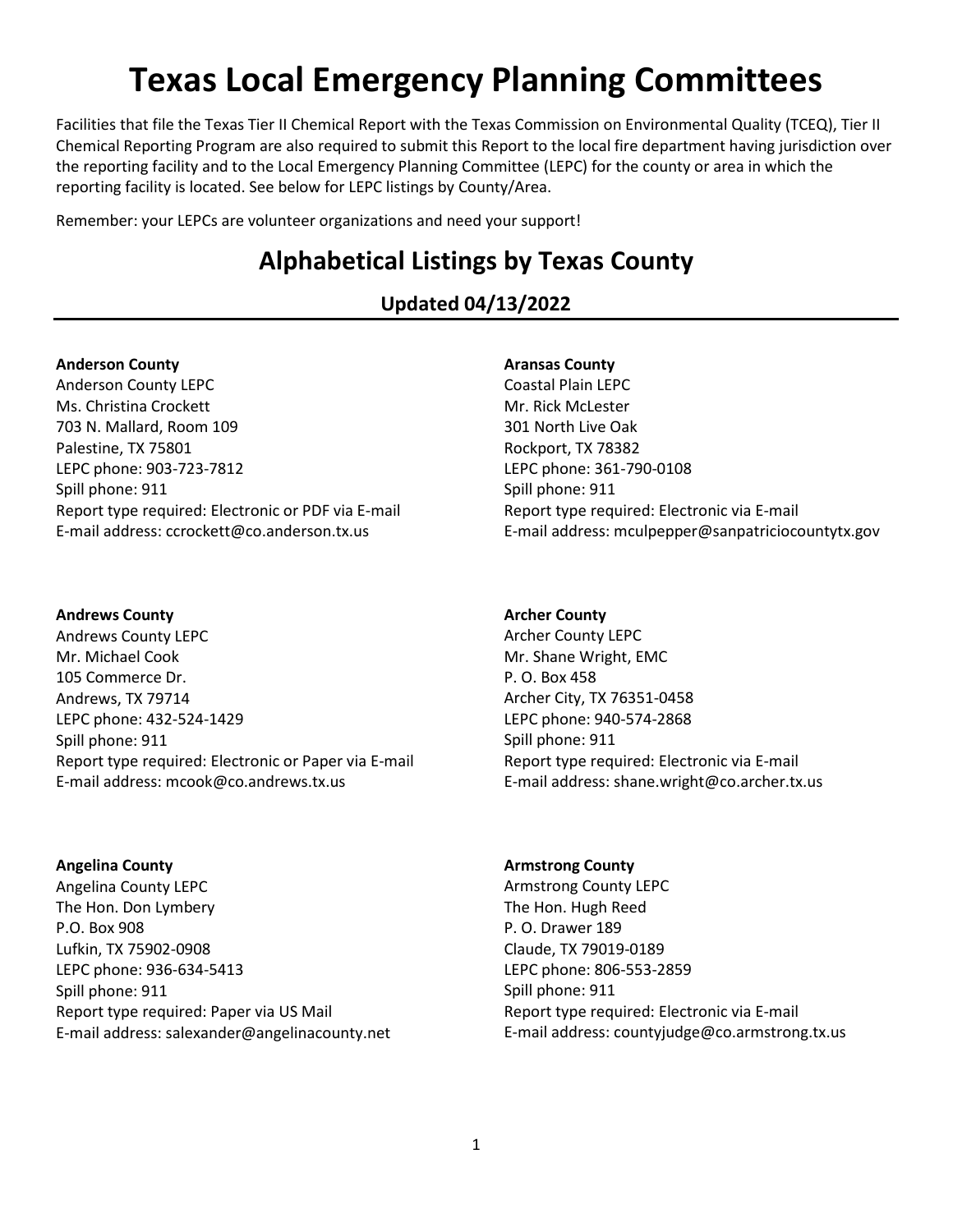# **Atascosa County**

Atascosa County LEPC Mr. Roger Garcia 711 Broadway Jourdanton, TX 78026 LEPC phone: 830-769-9348 Spill phone: 911 Report type required: Paper via Mail and .PDF via E-mail E-mail address: firemarshal@atascosacounty.texas.gov

#### **Bastrop County**

Bastrop County LEPC The Hon. Paul Pape 804 Pecan St Bastrop, TX 78602 LEPC phone: 512-581-4022 Spill phone: 911 Report type required: Electronic via E-mail E-mail address: lepc@co.bastrop.tx.us

# **Austin County**

Austin County LEPC Mr. Ray Chislett One East Main Street Bellville, TX 77418 LEPC phone: 979-865-5911 Spill phone: 911 Report type required: Paper as PDF via E-mail E-mail address: emgt@austincounty.com

#### **Bailey County**

Bailey County LEPC The Hon. Sherri Harrison 300 S. First St. Muleshoe, TX 79347 LEPC phone: 806-272-3077 Spill phone: 911 E-mail address: sharrison@co.bailey.tx.us

**Bandera County** Bandera County LEPC Ms. Carey Reed P. O. Box 2485 Bandera, TX 78003 LEPC phone: 830-460-8299 Spill phone: 911 Report type required: Electronic via E-mail E-mail address: emc@banderacounty.org

### **Baylor County**

Baylor County LEPC Mr. John Hastas, EMC 109 N. Washington Seymour, TX 76380 LEPC phone: 940-256-0908 Spill phone: 911 or 940-889-3333 Report type required: Electronic via E-mail E-mail address: baylortxemc@yahoo.com

#### **Bee County**

Bee County LEPC Mr. Ryan Garza EMC 111 S. St. Mary's St., Ste. 201 Beeville, TX 78102 LEPC phone: 361-621-1567 Spill phone: 911 Report type required: Electronic via E-mail E-mail address: ryan.garza@beecounty.texas.gov

**Bell County** Bell County LEPC Mr. Michael Hanewich 708 W. Avenue O Belton, TX 76513-4120 LEPC phone: 254-933-5518 or 254-933-5500 Spill phone: 911 Report type required: Electronic via E-mail E-mail address: BC.LEPC@bellcounty.texas.gov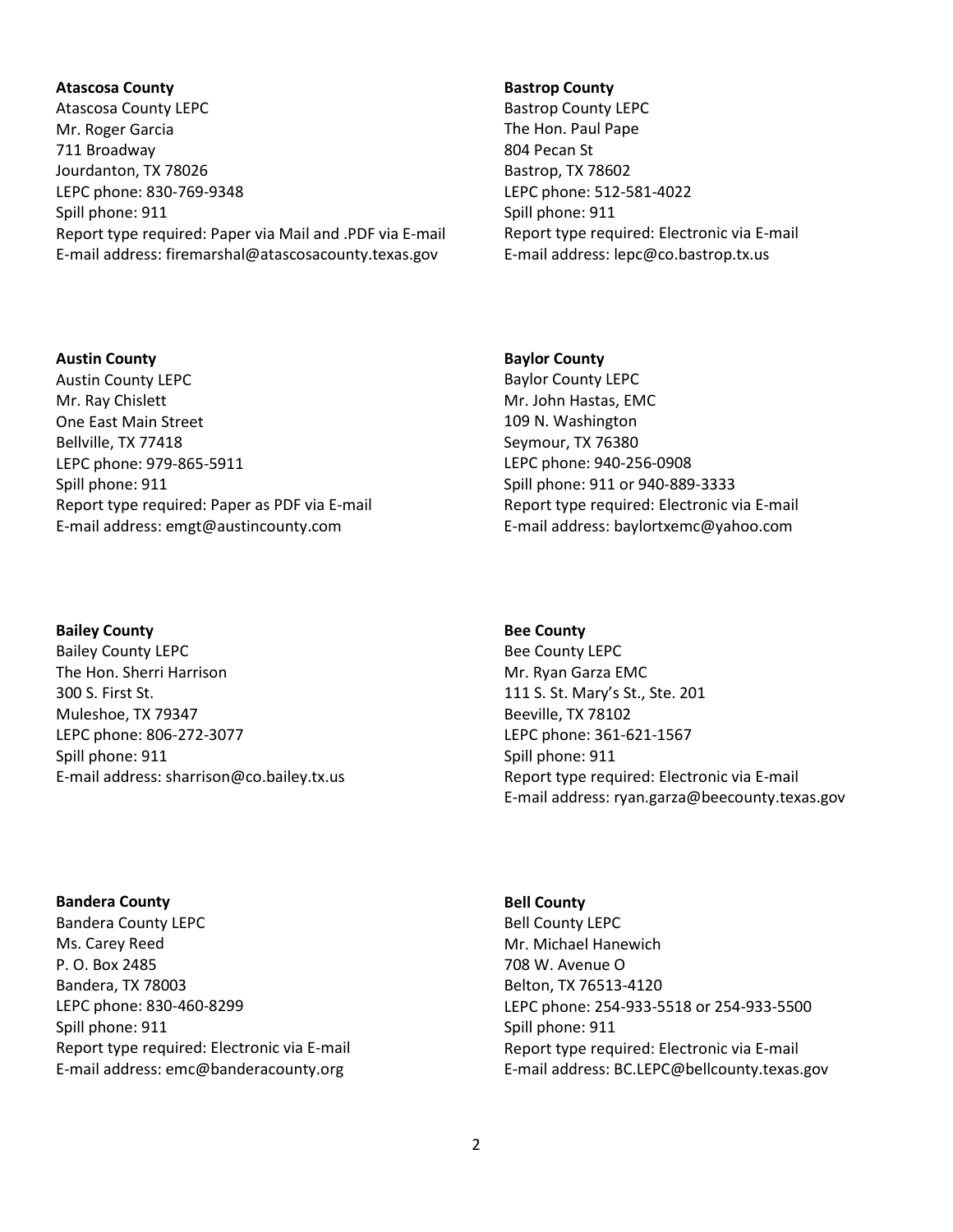# **Bexar County** Bexar County LEPC Mr. Harold W. Lovejoy P.O. Box 760321 San Antonio, TX 78245 LEPC phone: 210-206-8532 Spill phone: 911 Report type required: Electronic via E-mail E-mail address: chair.bexarcountylepc@gmail.com

# **Blanco County**

Blanco County LEPC Mr. Bret Bray P.O. Box 387 Johnson City, TX 78636 LEPC phone: 830-868-4266 Spill phone: 911 Report type required: Electronic via E-mail E-mail address: cojudge@co.blanco.tx.us

# **Borden County**

Borden County LEPC The Hon. Ross D. Sharp P.O. Box 156 Gail, TX 79738 LEPC phone: 806-756-4391 Spill phone: 911 Report type required: Electronic via E-mail E-mail address: bordencj@poka.com

**Bosque County** Bosque County LEPC Mr. Tim Jeske 101 N. Main Street Meridian, TX 76665 LEPC phone: 254-435-2807 Spill phone: 911 Report type required: Electronic via E-mail E-mail address: timj@bosquecounty.us

# **Bowie County**

Bowie County LEPC Mr. Lance Hall 710 James Bowie Drive New Boston, TX 75570 LEPC phone: 903-628-6776 Spill phone: 903-798-3042 Report type required: Electronic via E-mail E-mail address: lhall@txkusa.org

# **Brazoria County**

Brazoria County LEPC Mr. Steve Rosa 111 E. Magnolia St. Angleton, TX 77515 LEPC phone: 979-864-1201 Spill phone: 911 Report type required: Only Electronic Zipped .XML via E-mail E-mail address: steverosa@brazoria-county.com

# **Brazos County**

Brazos County LEPC Ms. Michele Meade/Ms. Kimberly A. Sullivan 110 N. Main St., Ste. 100 Bryan, TX 77803 LEPC phone: 979-821-1011 Spill phone: 911 and 979-361-3888 Report type required: Electronic via E-mail E-mail address: mmeade@co.brazos.tx.us

**Brewster County** Brewster County LEPC Mr. Matt Van Ostrand P.O. Box 1630 Alpine, TX 79830 LEPC phone: 432-837-9876 Spill phone: 911 Report type required: Electronic via E-mail E-mail address: emc@co.brewster.tx.us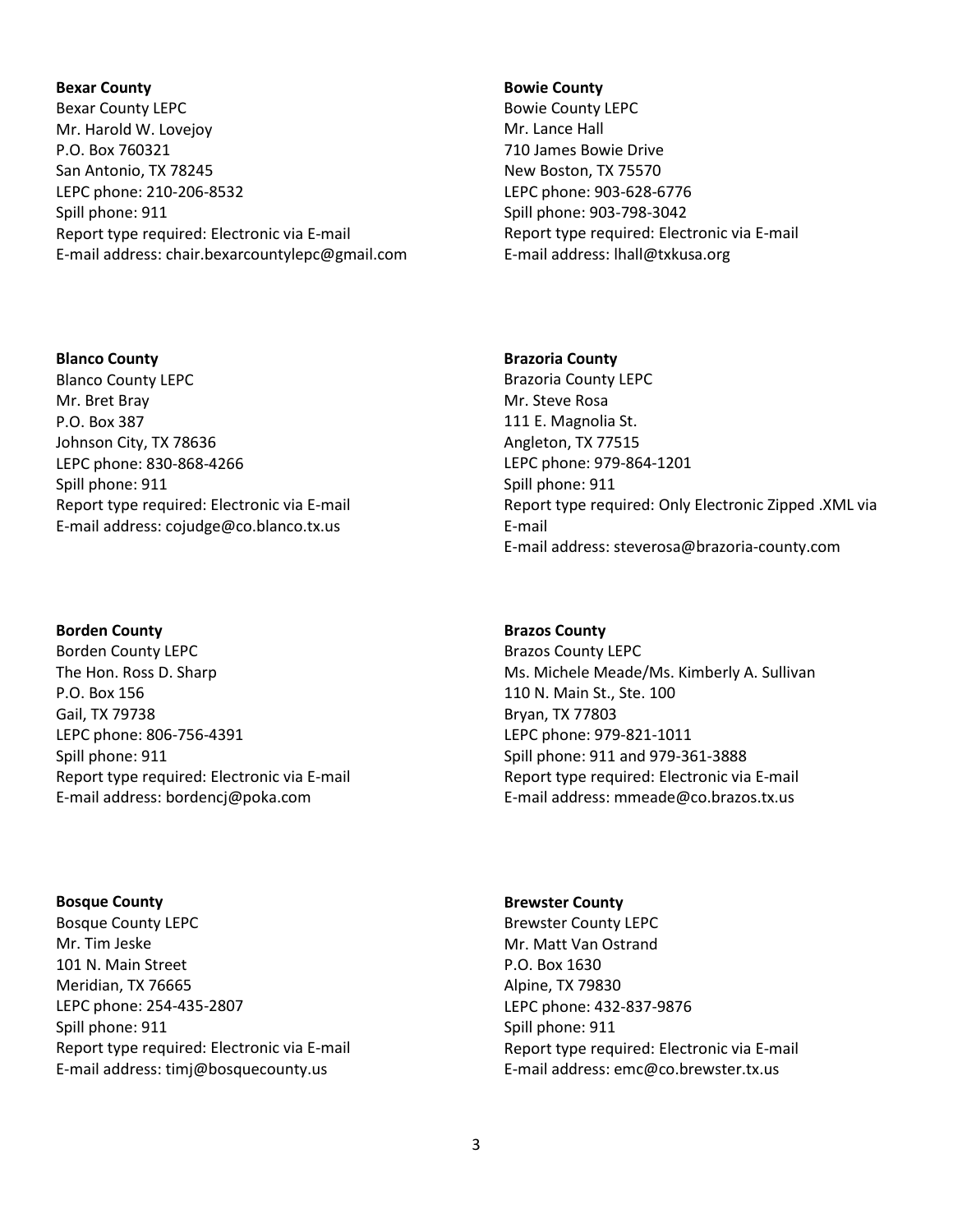# **Briscoe County** Briscoe County LEPC The Hon. Wayne Nance P.O. Box 153 Silverton, TX 79257 LEPC phone: 806-823-2131 Spill phone: 911 Report type required: Paper via US Mail E-mail address: bcjudge@midplains.coop

**Brooks County** Brooks County LEPC Mr. Ruben Ramirez P.O. Box 515 Falfurrias, TX 78355 LEPC phone: 361-701-5852 or 361-325-2422 Spill phone: 911 Report type required: Electronic via E-mail E-mail address: ruben.ramirez@falfurriasfire.com

# **Brown County**

Brown County LEPC Mr. Paul Lilly 600 E. Adams Brownwood, TX 76801 LEPC phone: 325-643-2828 Spill phone: 911 Report type required: Electronic via E-mail E-mail address: Paul.Lilly@browncountytx.org

**Burleson County** Burleson County LEPC Mr. Duane Strange 100 West Buck, Ste. 303 Caldwell, TX 77836 LEPC phone: 979-567-2001 Spill phone: 979-567-4343 Report type required: Electronic via E-mail E-mail address: emc@burlesoncounty.org

#### **Burnet County**

Burnet County LEPC Mr. Herb Darling Environmental Services 220 S. Pierce Burnet, TX 78611 LEPC phone: 512-756-5437 Spill phone: 911 Report type required: Electronic via E-mail E-mail address: inspect@burnetcountytexas.org

# **Caldwell County**

Caldwell County LEPC Mr. Hector Rangel 1403 Blackjack St., Ste. E Lockhart, TX 78644 LEPC phone: 512-398-1822 Spill phone: 911 Report type required: Electronic via E-mail and Paper as PDF via E-mail E-mail address: hector.rangel@co.caldwell.tx.us

#### **Calhoun County**

Calhoun County LEPC Mr. Bobbie Vickery 211 S. Ann, Ste. 301 Port Lavaca, TX 77979 LEPC phone: 361-553-4400 Spill phone: 361-553-4646 Report type required: Electronic via E-mail E-mail address: karen.rinasz@calhouncotx.org

**Callahan County**

Callahan County LEPC The Hon. G. Scott Kniffen 100 W. 4th, Ste. 200 Baird, TX 79504 LEPC phone: 325-854-5805 Spill phone: 911 Report type required: Electronic via E-mail E-mail address: scott.kniffen@callahancounty.org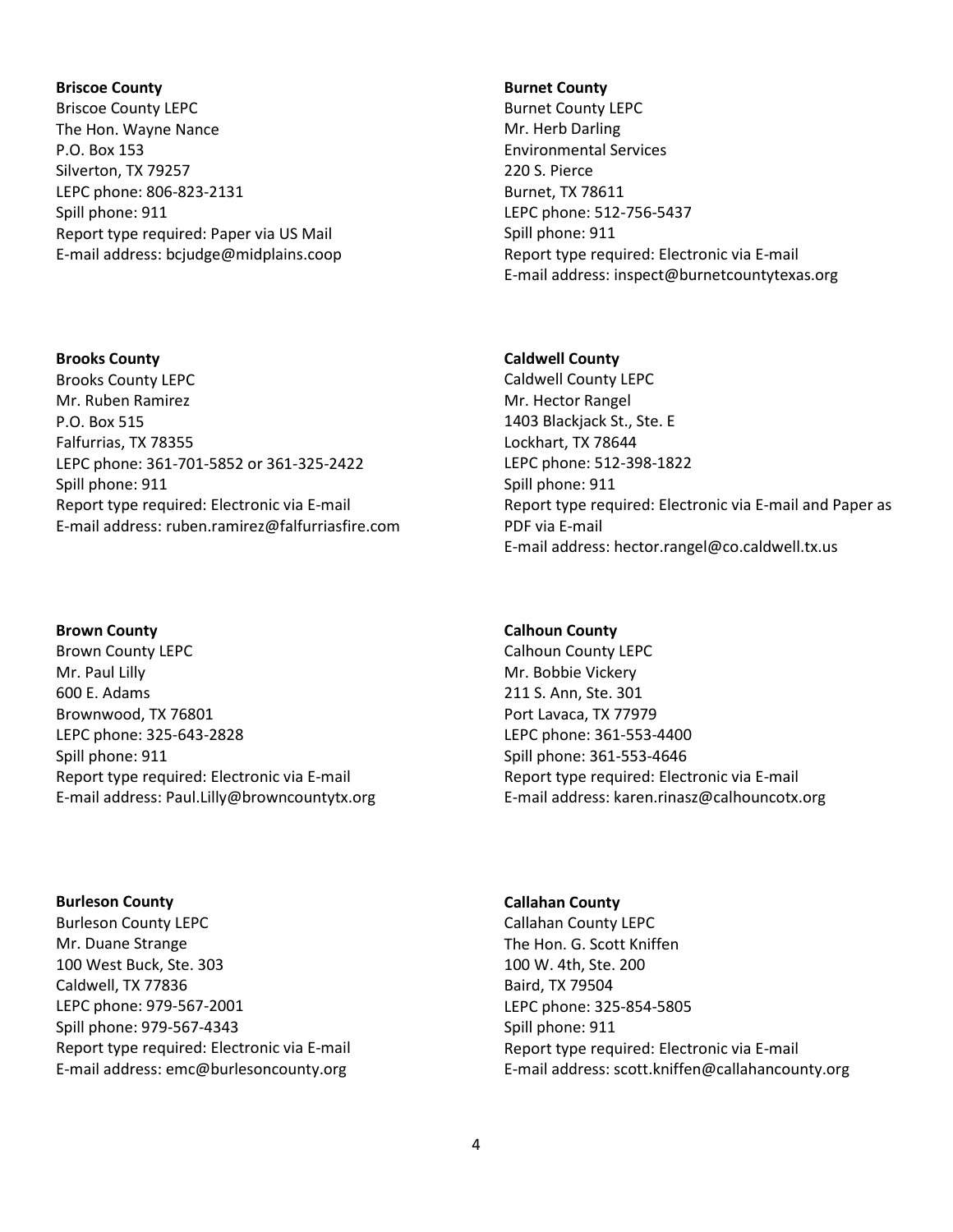# **Cameron County** Cameron County LEPC Mr. David Hanawa 1100 East Monroe Brownsville, TX 78520 LEPC phone: 956-365-4252 Spill phone: 956-535-9110 (after hours) Report type required: Electronic via E-mail E-mail address: dhanawa@chemicalresponse.com

# **Castro County**

Castro County LEPC The Hon. Carroll Gerber 100 E. Bedford St., Rm. 111 Dimmitt, TX 79027 LEPC phone: 806-647-4451 Spill phone: 911 Report type required: Electronic via E-mail E-mail address: Cgerber@castrocounty.org

# **Chambers County**

Chambers County LEPC Ms. Amy Turner P.O. Box 957 Anahuac, TX 77523 LEPC phone: 409-267-2445 Spill phone: 911 or 409-267-2500 Report type required: Electronic via E-mail E-mail address: lepc@chamberstx.gov

# **Cherokee County**

Cherokee County LEPC Mr. Sergio E. Servin 135 S. Main Rusk, TX 75785 LEPC phone: 903-683-5947 (office), 903-721-0831 (cell) Spill phone: 911 Report type required: Electronic via E-mail E-mail address: emc@cocherokee.org

# **Cass County** Cass County LEPC The Hon. Becky Wilbanks P.O. Box 825 Linden, TX 75563 LEPC phone: 903-756-5181 Spill phone: 911 Report type required: Electronic via E-mail E-mail address: countyjudge.assistant@gmail.com

# **Childress County** Childress County LEPC The Hon. Kimberly Jones 100 Ave E NW, Box 1 Childress, TX 79201 LEPC phone: 940-937-2221 Spill phone: 911 Report type required: Electronic via E-mail

Camp County LEPC Mr. David Abernathy P.O. Box 992 Pittsburg, TX 75686 LEPC phone: 903-856-2097 Spill phone: 903-856-6651 Report type required: Electronic via E-mail E-mail address: dabernathy@tfs.tamu.edu

# **Carson County**

**Camp County**

Carson County LEPC Ms. Stacie Pahl P.O. Box 972 / 201 HWY 60 Panhandle, TX 79068 LEPC phone: 806-537-5395 Spill phone: 911 Report type required: Electronic via E-mail E-mail address: carsonemc@co.carson.tx.us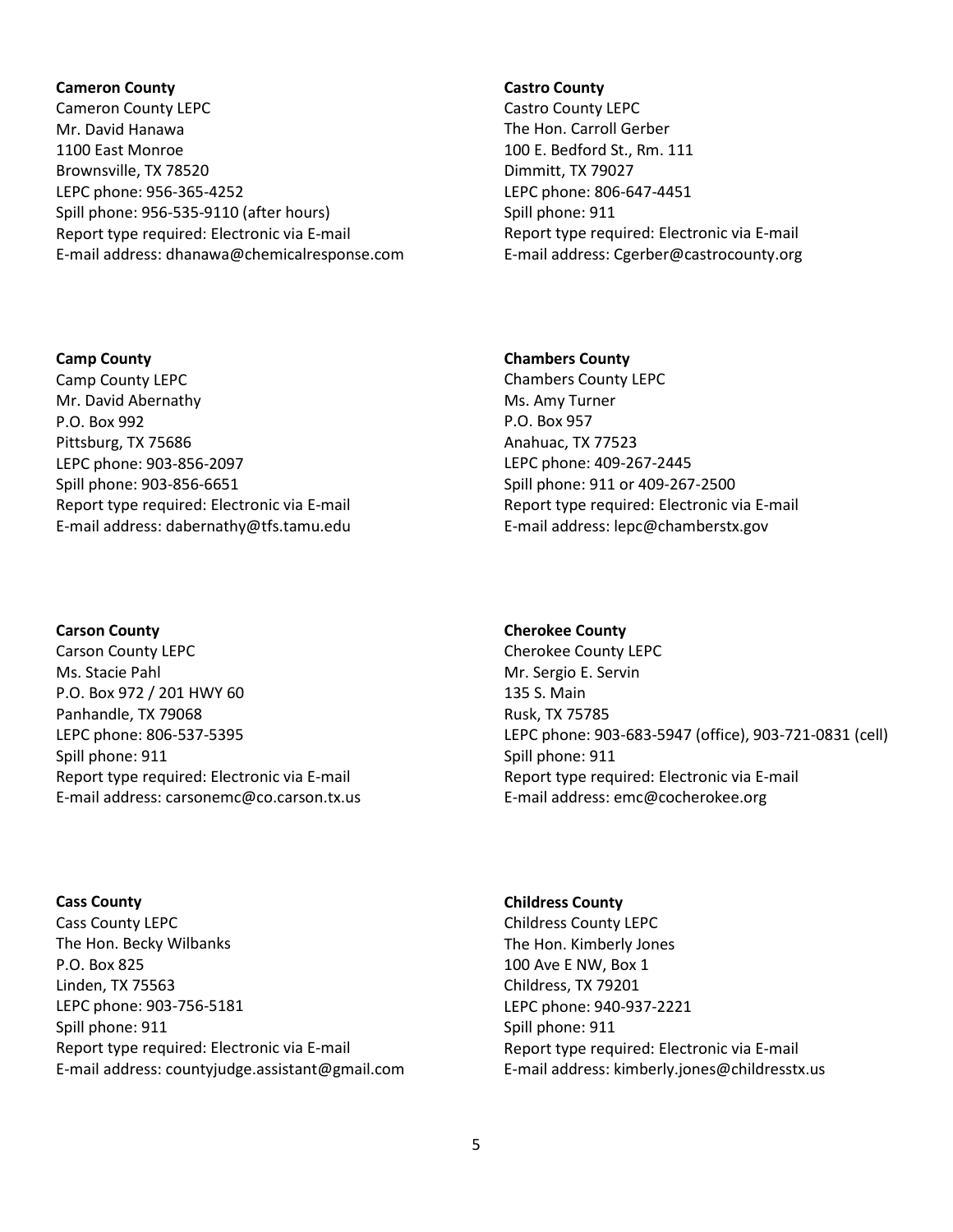#### **Clay County**

Clay County LEPC Mr. Keith Burch 214 N. Main Street Henrietta, TX 76365 LEPC phone: 940-538-4052 Spill phone: 911 Report type required: Electronic via E-mail E-mail address: keith.burch@claycountytx.net

### **Cochran County**

Cochran County LEPC Mr. Jorge De La Cruz 100 N. Main, Rm. B7 Morton, TX 79346 LEPC phone: 806-266-5211 Spill phone: 911 Report type required: Electronic via E-mail E-mail address: ryan.davis@co.cochran.tx.us

# **Coke County**

Coke County LEPC Ms. Nicole Nixon 2801 W. Loop 306, Ste. A San Angelo, TX 76904 LEPC phone: 325-944-9666, X:262 Spill phone: 325-234-2439 Cell/Text Report type required: Electronic via E-mail E-mail address: lorrie.martin@co.coke.tx.us

**Coleman County** Coleman County LEPC Mr. Billy Bledsoe 100 Live Oak, #102 Coleman, TX 76834 LEPC phone: 325-625-4218 Spill phone: 911 Report type required: Electronic via E-mail E-mail address: county.judge@yahoo.com

#### **Collin County**

Collin County LEPC Ms. Brandi Bullard 4690 Community Ave., Ste. 200 McKinney, TX 75071 LEPC phone: 972-548-5576 Spill phone: 911 Report type required: Paper as PDF via E-mail E-mail address: bbullard@co.collin.tx.us

# **Collingsworth County**

Collingsworth County LEPC The Hon. John James Co. Courthouse, 2nd Floor, Rm. 1 Wellington, TX 79095 LEPC phone: 806-447-5408 Spill phone: 911 Report type required: Electronic via E-mail E-mail address: jjames@co.collingsworth.tx.us

# **Colorado County**

Colorado County LEPC Mr. Charles Rogers 305 Radio Lane, #103 Columbus, TX 78934 LEPC phone: 979-733-0184 Spill phone: 911 Report type required: Electronic via E-mail E-mail address: cctxoem@co.colorado.tx.us

# **Comal County**

Comal County LEPC Mr. Jeff Kelley 100 Main Plaza New Braunfels, TX 78130-5115 LEPC phone: 830-221-1108 Spill phone: 911 Report type required: Electronic via E-mail E-mail address: kellej@co.comal.tx.us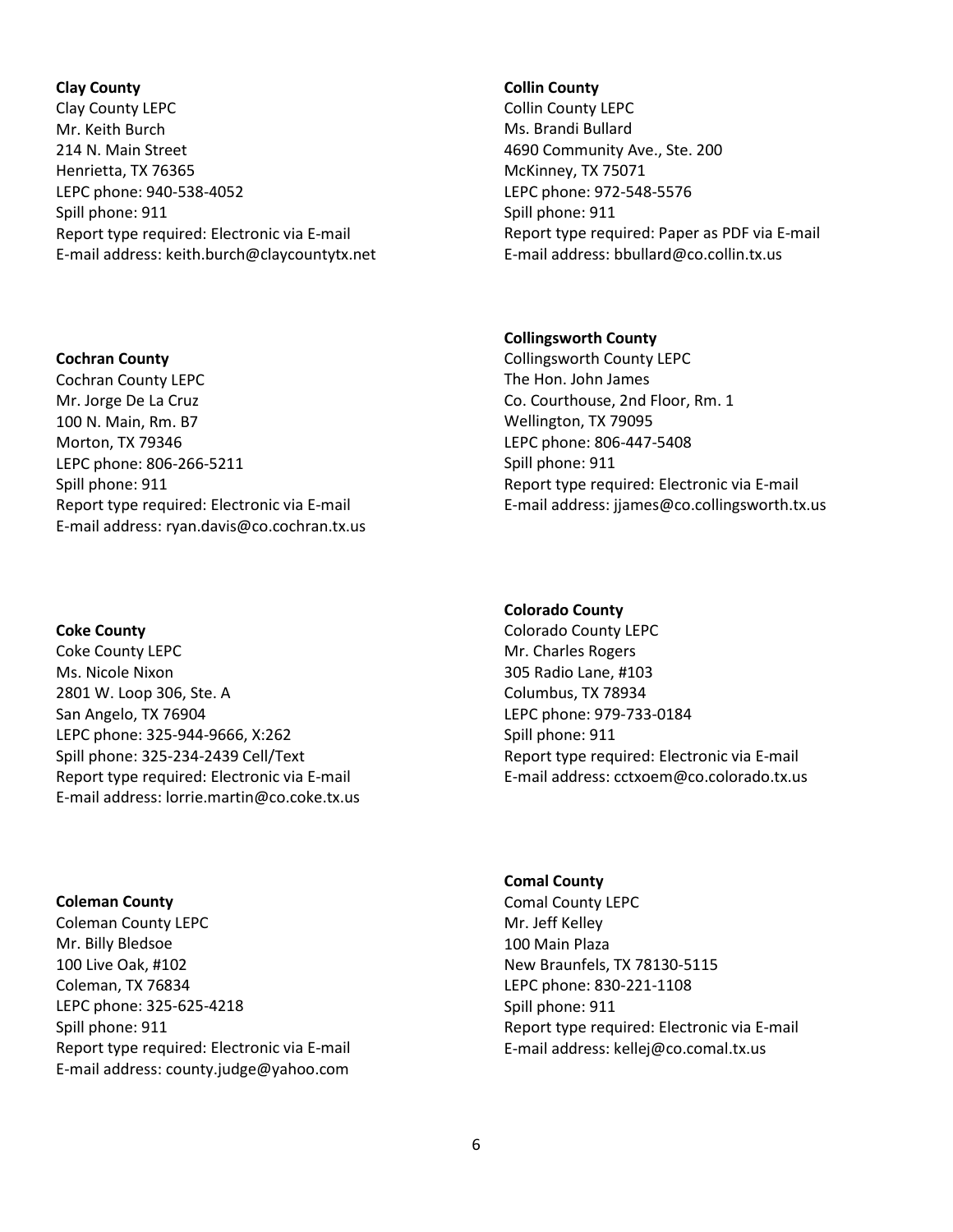# **Comanche County**

Comanche County LEPC Ms. Tricia Grimshaw 101 West Central Comanche, TX 76442 LEPC phone: 254-893-4352 Spill phone: 911 Report type required: Electronic via E-mail E-mail address: comancheem@co.comanche.tx.us

Ms. Nicole Nixon, Public Safety Program Manager

Report type required: Electronic via E-mail E-mail address: nicole.nixon@cvcog.org

LEPC phone: 325-944-9666 x:262, 325-234-2439 (cell)

# **Cottle County**

Cottle County LEPC The Hon. D.N. Gregory Jr. P.O. Box 729 Paducah, TX 79248 LEPC phone: 806-492-3613 Spill phone: 911 Report type required: Electronic via E-mail E-mail address: ccjdge@co.cottle.tx.us

# **Crane County**

Crane County LEPC Ms. Barbi Bennett 115 West 6th Street Crane, TX 79731 LEPC phone: 432-558-1008 Spill phone: 911 Report type required: Electronic via E-mail E-mail address: Bbennett@crane.texas.gov

#### **Cooke County**

**Concho County** Concho County LEPC

Spill phone: 911

2801 W. Loop 306, Ste. A San Angelo, TX 76904

Cooke County LEPC Mr. Ray Fletcher 301 S. Chestnut St. Gainesville, TX 76240 LEPC phone: 940-668-5400 Spill phone: 911 Report type required: Electronic via E-mail E-mail address: ray.fletcher@co.cooke.tx.us

**Coryell County** Coryell County LEPC Mr. Robert Harrell, EMC Coryell County OEM 800 East Main Street Gatesville, TX 76528 LEPC phone: 254-865-5911, Ext. 2322 Spill phone: 911 Report type required: Electronic via E-mail E-mail address: coryellcountyemc@coryellcounty.org

#### **Crockett County**

Crockett County LEPC Mr. Eddie Martin 903 Avenue D Ozona, TX 76943 LEPC phone: 325-226-4808 Spill phone: 911 Report type required: Electronic via E-mail E-mail address: paula.ogle@co.crockett.tx.us

**Crosby County** Crosby County LEPC Mr. Rusty Forbes 201 W. Aspen, Ste. 208 Crosbyton, TX 79322 LEPC phone: 806-675-2011 Spill phone: 911 Report type required: Electronic via E-mail E-mail address: judge@crosbycountytx.com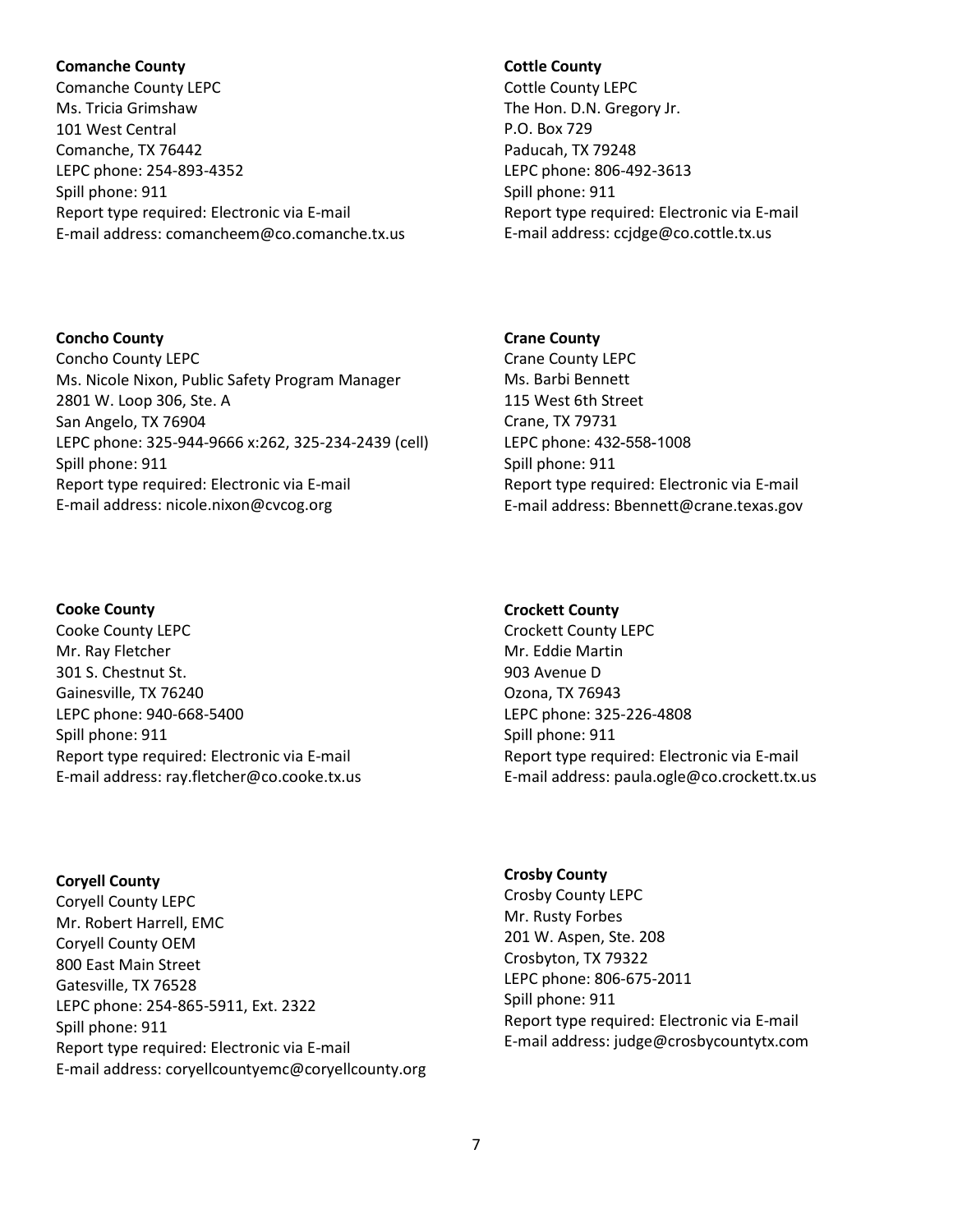# **Culberson County**

Culberson County LEPC Mr. Cody Davis P.O. Box 911 Van Horn, TX 79855 LEPC phone: 432-207-2070 Spill phone: 911 Report type required: Electronic via E-mail E-mail address: cody.davis@co.culberson.tx.us

**Dallam County** Dallam & Hartley County LEPC Mr. Curtis Brown 110 Denrock Dalhart, TX 79022 LEPC phone: 806-244-5454 Spill phone: 911 Report type required: Electronic via E-mail E-mail address: cbrown@dalharttx.gov

# **Dallas County**

Dallas County LEPC Mr. Bernardo Salazar 2121 Panoramic Circle, Ste. 240 Dallas, TX 75212 LEPC phone: 214-653-7980 Spill phone: 469-865-9461 or 911 Report type required: Electronic via E-mail E-mail address: bernardo.salazar@dallascounty.org

**Dawson County** Dawson County LEPC Mr. Wayne Smith 805 N. 23rd Lamesa, TX 79331 LEPC phone: 806-872-3909 Spill phone: 911 Report type required: Electronic via E-mail E-mail address: wcsmith1@windstream.net

# **Deaf Smith County**

Deaf Smith County LEPC Mr. Dean Turney P.O. Box 2277 Hereford, TX 79045 LEPC phone: 806-363-7114 Spill phone: 911 Report type required: Electronic via E-mail E-mail address: hfd@wtrt.net

# **Delta County**

Delta County LEPC Mr. Monty Hobbs 200 W. Dallas St. Cooper, TX 75432 LEPC phone: 903-395-4400 x 243 Spill phone: 911 Report type required: Electronic via E-mail E-mail address: delta-emc@deltacountytx.com

# **Denton County**

Denton County LEPC Mr. Eric Hutmacher 3900 Morse St., 2<sup>nd</sup> Floor Denton, TX 76208 LEPC phone: 940-349-2840 Spill phone: 940-349-1600 or 911 Report type required: Electronic via E-mail E-mail address: eso\_lepc@dentoncounty.gov

**DeWitt County** DeWitt County LEPC The Hon. Daryl Fowler 307 N. Gonzales St. Cuero, TX 77954 LEPC phone: 361-275-0916 Spill phone: 911 Report type required: Electronic and paper

E-mail address: dclepc@co.dewitt.tx.us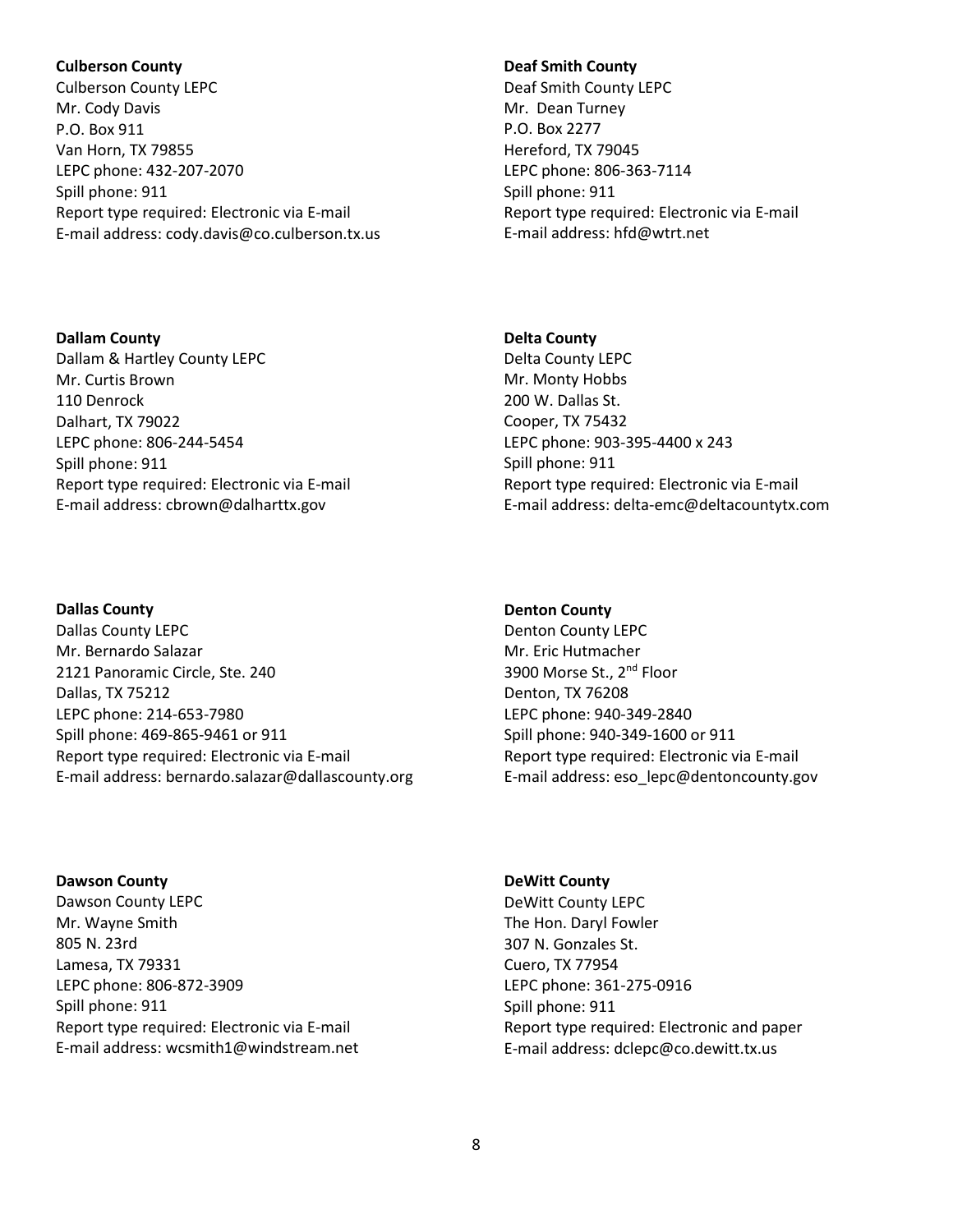# **Dickens County**

Dickens County LEPC Mr. Wess Abbott P.O. Box 179 Dickens, TX 79229 LEPC phone: 806-623-5532 Spill phone: 911 Report type required: Paper E-mail address: wessabbott@yahoo.com

# **Dimmit County**

Dimmit County LEPC Ms. Christine Guerrero 212 N. Fork Street Carrizo Springs, TX 78834 LEPC phone: 830-876-6389 Spill phone: 911 Report type required: Electronic via E-mail E-mail address: cguerrero@dimmitcounty.org

# **Donley County**

Donley County LEPC The Hon. John Howard P.O. Box 909 Clarendon, TX 79226 LEPC phone: 806-874-3625 Spill phone: 911 Report type required: Electronic via E-mail E-mail address: doncojudge@windstream.net

# **Duval County** Duval County LEPC Mr. Ruben Escobar P.O. Box 189 San Diego, TX 78384 LEPC phone: 361-279-6214 Spill phone: 911 Report type required: Electronic via E-mail E-mail address: escobar@co.duval.tx.us

# **Eastland County**

Eastland County LEPC The Hon. Rex Fields 100 W. Main St., Ste. 203 Eastland, TX 76448 LEPC phone: 254-629-1263 Spill phone: 911 Report type required: Electronic via E-mail E-mail address: ecjudge@eastlandcountytexas.com

# **Ector County**

Ector County LEPC Mr. Joey White 1010 E. 8<sup>th</sup> Street Odessa, TX 79761 LEPC phone: 432-257-0506 and 432-413-3647 Spill phone: 911 Report type required: Electronic via E-mail or Paper as a PDF E-mail address: jwhite2@odessa-tx.gov

# **Edwards County**

Edwards County LEPC The Hon. Souli Asa Shanklin P.O. Box 348 Rocksprings, TX 78880 LEPC phone: 830-683-6122 Spill phone: 911 Report type required: Paper E-mail address: countyjudge@swtexas.net

# **El Paso County** El Paso County LEPC Mr. Matt Hiett 6800 Delta Drive El Paso, TX 79905 LEPC phone: 915-775-7300 Spill phone: 911 Report type required: Electronic via E-mail E-mail address: epfdtier2@elpasotexas.gov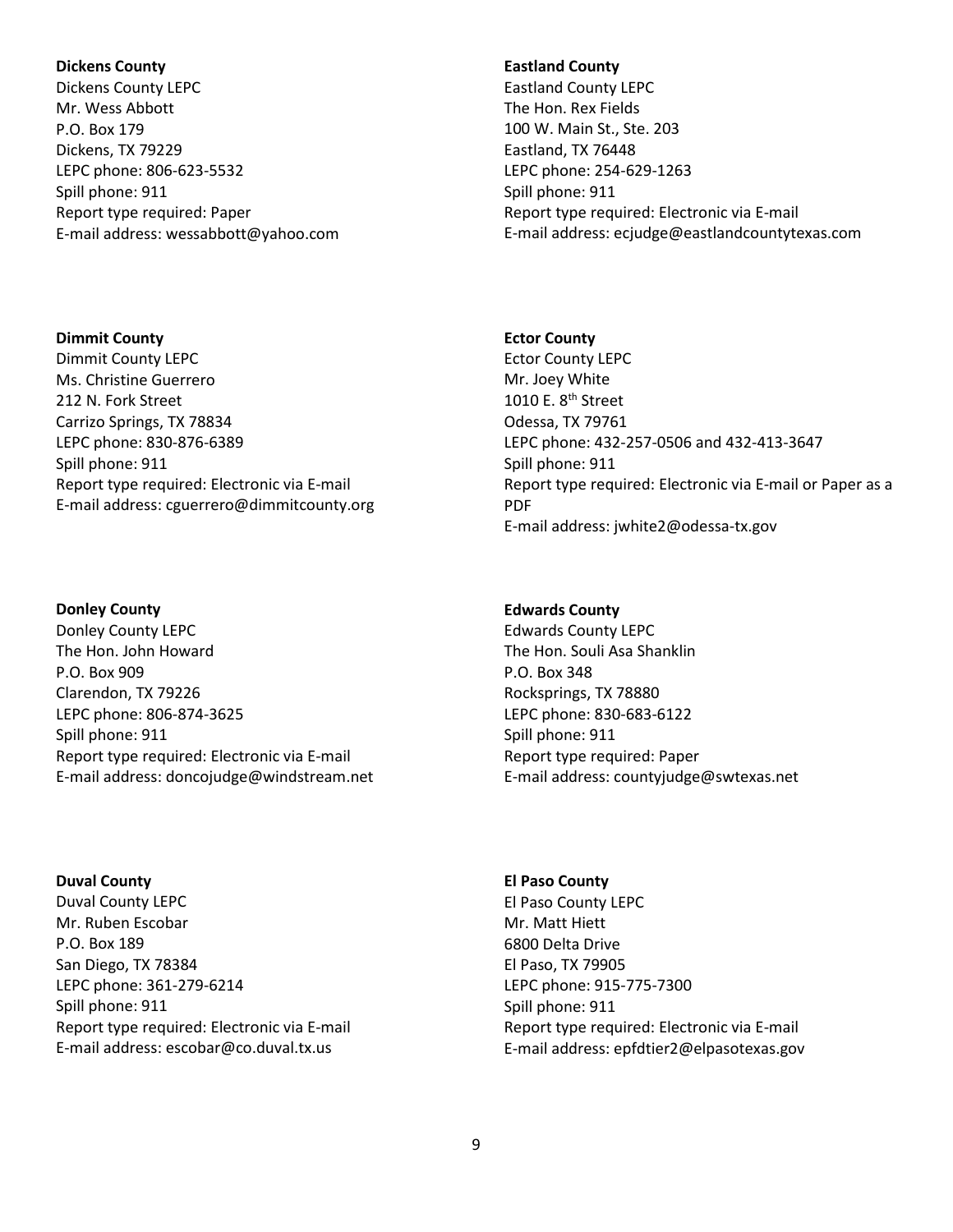# **Ellis County**

Ellis County LEPC Mr. Ralph Mulvany 101 West Main Street Waxahachie, TX 75165 LEPC phone: 972-825-5199 Spill phone: 911 Report type required: Electronic via E-mail E-mail address: EMC@co.ellis.tx.us

# **Erath County**

Erath County LEPC The Hon. Alfonso Campos 100 W. Washington St. Stephenville, TX 76401 LEPC phone: 254-965-1452 Spill phone: 911 Report type required: Paper as PDF via E-mail E-mail address: countyjudge@co.erath.tx.us

# **Falls County**

Falls County LEPC Mr. Jeff Watkins 125 Bridge St. Marlin, TX 76661 LEPC phone: 254-883-3376 Spill phone: 911 Report type required: Electronic via E-mail E-mail address: jeff.watkins@co.falls.tx.us

# **Fannin County**

Fannin County LEPC Mr. Troy Hudson 2375 Silo Rd. Bonham, TX 75418 LEPC phone: 903-640-8484 Spill phone: 911 Report type required: Electronic via E-mail E-mail address: thudson@fanninco.net

# **Fayette County**

Fayette County LEPC Mr. Craig Moreau, EMC 151 N. Washington, Rm. 304 La Grange, TX 78945 LEPC phone: 979-968-6469 Spill phone: 911 Report type required: Electronic via E-mail E-mail address: craig.moreau@co.fayette.tx.us

# **Fisher County**

Fisher County LEPC The Hon. Ken Holt P.O. Box 306 Roby, TX 79543 LEPC phone: 325-776-2151 Spill phone: 911 Report type required: Paper E-mail address: fishercojudge@yahoo.com

# **Floyd County**

Floyd County LEPC Sheriff Paul Raissez 125 E. California Floydada, TX 79235 LEPC phone: 806-983-4901 Spill phone: 911 Report type required: Electronic via E-mail E-mail address: paul.raissez@co.floyd.tx.us

# **Foard County**

Foard County LEPC Mr. Mike Brown P.O. Box 309 Crowell, TX 79227 LEPC phone: 940-684-1501 Spill phone: 911 Report type required: Electronic via E-mail E-mail address: sheriffbrown@live.com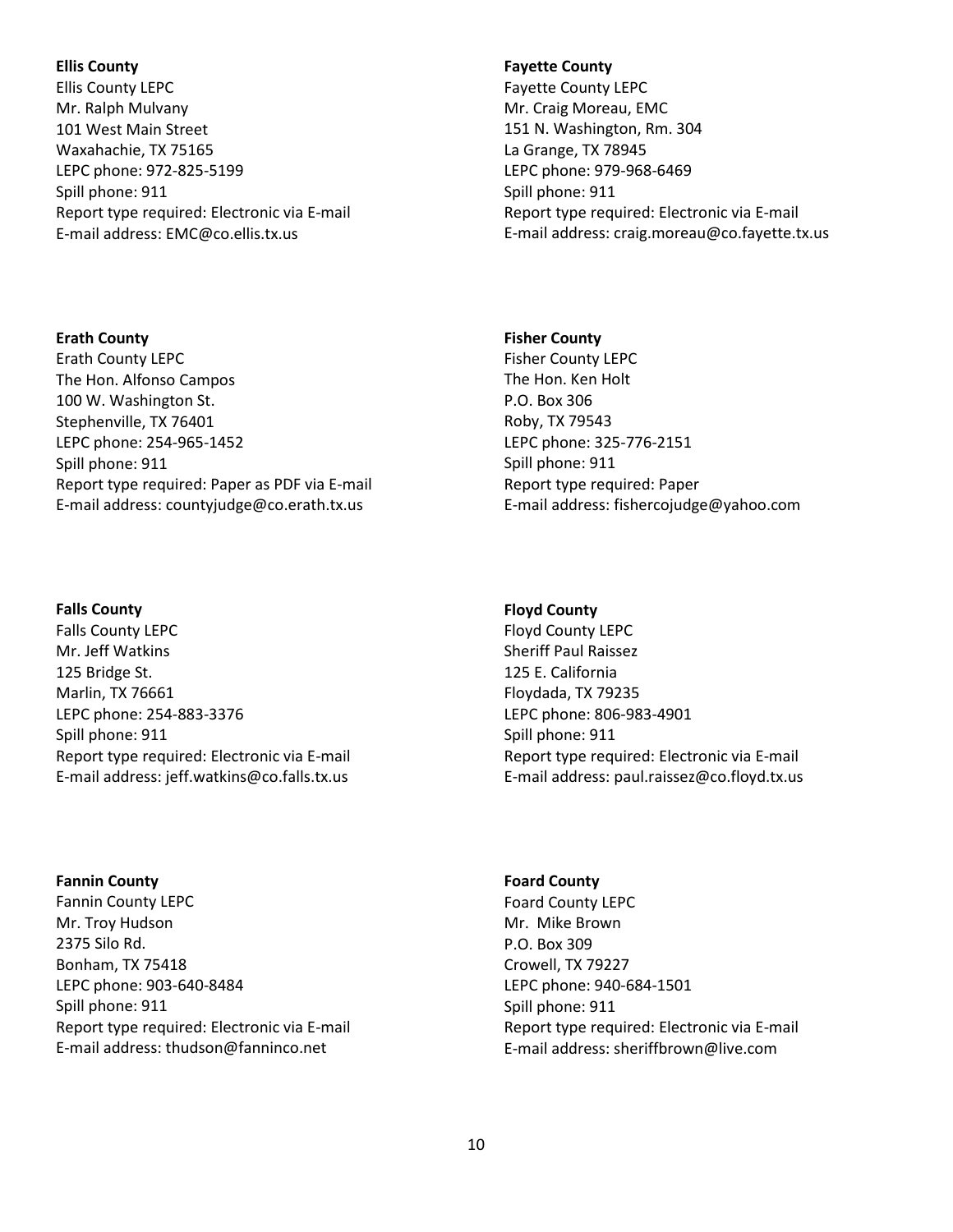# **Fort Bend County**

**Franklin County** Franklin County LEPC Mr. Joshua Daily 208 State Hwy 37 Mt. Vernon, TX 75457

Spill phone: 911

Fort Bend County LEPC Mr. Jorge Galindo 1521 Eugene Heimann Circle Richmond, TX 77469 LEPC phone: 832-244-2064 Spill phone: 911 Report type required: Electronic via E-mail E-mail address: TIERIIREPORTS@FORTBENDCOUNTYTX.GOV

# **Gaines County**

Gaines County LEPC Mr. Robert Barrett P.O. Box 847 Seminole, TX 79360 LEPC phone: 432-209-0922 Spill phone: 911 Report type required: Electronic via E-mail E-mail address: emc@co.gaines.tx.us

# **Galveston County**

Galveston County LEPC Scott Tafuri / Adam Lee 1353 FM 646 W., Ste. 201 Dickinson, TX 77539 LEPC phone: 409-370-8592 / 409-440-5105 Spill phone: 911 Report type required: Electronic via E-mail E-mail address: Scott.Tafuri@co.galveston.tx.us

#### **Freestone County**

Freestone County LEPC Mr. Steve Black, EMC 118 East Commerce, Room 105 Fairfield, TX 75840 LEPC phone: 903-389-8884 Spill phone: 911 Report type required: Paper E-mail address: county.services@co.freestone.tx.us

LEPC phone: 903-537-4539 (office); 903-305-9688 (cell)

Report type required: Electronic via E-mail E-mail address: jdaily@co.franklin.tx.us

#### **Frio County**

Frio County LEPC Mr. Ray Kallio 101 N. Commerce St. Dilley, TX 78017 LEPC phone: 830-963-0776 Spill phone: 911 Report type required: Zipped .XML Folder via E-mail E-mail address: frioemc@friocounty.org

# **Garza County**

Garza County LEPC Mr. Michael Isbell 412 E. 15th Street Post, TX 79356 LEPC phone: 806-990-2773 Spill phone: 911 Report type required: Paper E-mail address: misbellgarzaemc@yahoo.com

#### **Gillespie County**

Gillespie County LEPC The Hon. Mark Stroeher 101 West Main, Unit 9 Fredericksburg, TX 78624 LEPC phone: 830-997-7502 Spill phone: 911 Report type required: Electronic via E-mail E-mail address: mstroeher@gillespiecounty.org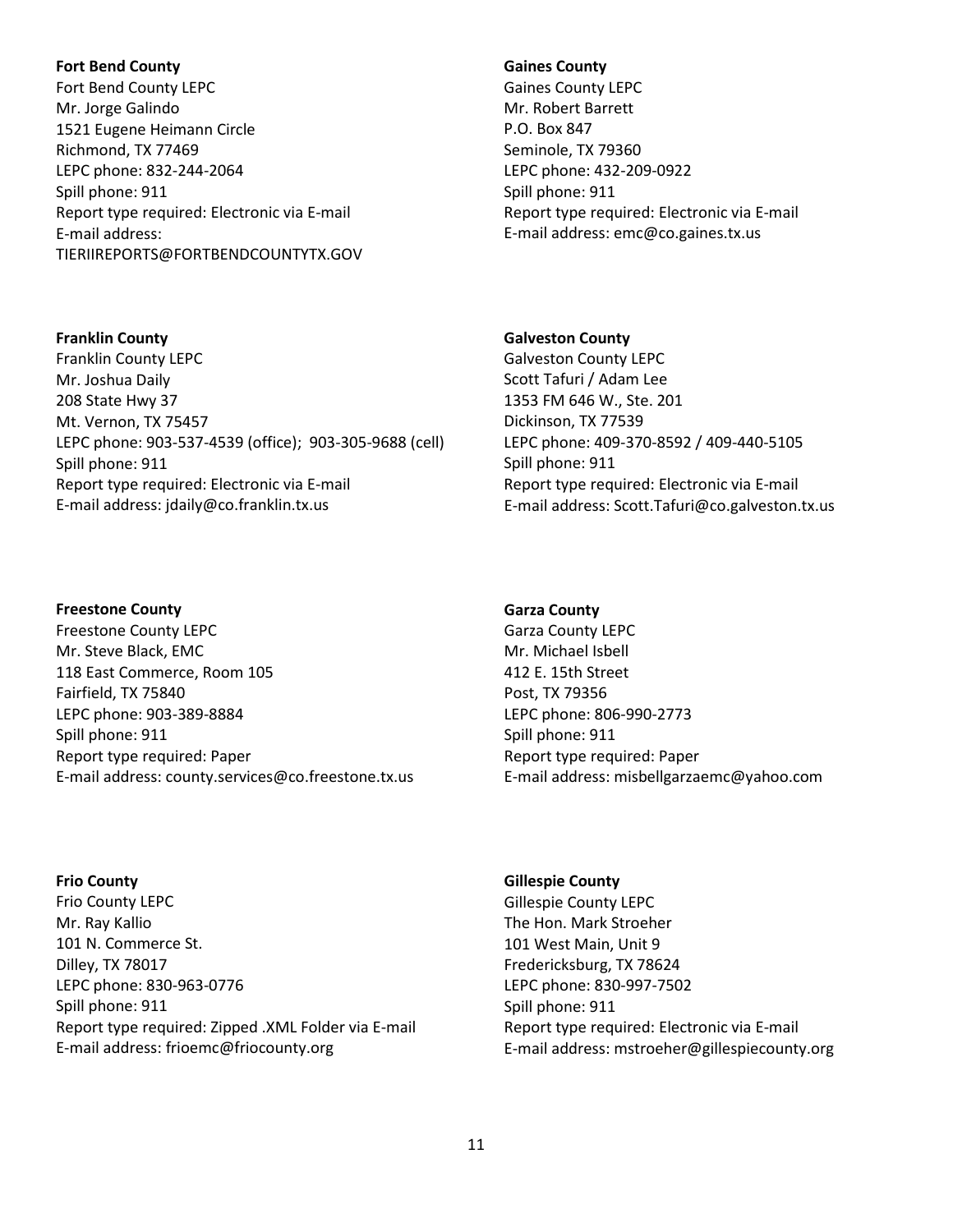# **Glasscock County**

Glasscock County LEPC Ms. Carol Jost P.O. Box 55 Garden City, TX 79739 LEPC phone: 432-354-2554 Spill phone: 911 Report type required: Electronic via E-mail E-mail address: gcems@co.glasscock.tx.us

# **Goliad County**

Goliad County LEPC Ms. Christy Bear P.O. Box 677 Goliad, TX 77963 LEPC phone: 361-645-1729 Spill phone: 911 Report type required: Electronic via E-mail E-mail address: cbear@goliadcountytx.gov

# **Gonzales County**

Gonzales County LEPC Mr. Jimmy Harless 1811 Water Street Gonzales, TX 78629 LEPC phone: 830-672-6209 Spill phone: 911 Report type required: PDF or Electronic via E-mail E-mail address: epetru@co.gonzales.tx.us

**Gray County** Gray County LEPC Mr. Wes Schaffer, EMC 200 W. Foster Pampa, TX 79065 LEPC phone: 806-669-5820 Spill phone: 911 Report type required: Electronic via E-mail E-mail address: wschaffer@cityofpampa.org

# **Grayson County**

Grayson County LEPC Mr. Jessie Liles 100 W. Houston, Attn. OEM Sherman, TX 75090 LEPC phone: 903-891-6013 Spill phone: 911 Report type required: Electronic via E-mail E-mail address: tierII@co.grayson.tx.us

# **Gregg County**

Gregg County LEPC Ms. Jhazmyne C. Johnson 101 E. Methvin, Ste. 559 Longview, TX 75601 LEPC phone: 903-236-8415 Spill phone: 911 Report type required: Electronic via E-mail E-mail address: TierII@co.gregg.tx.us

# **Grimes County**

Grimes County LEPC Mr. David Lily P.O. Box 593 Anderson, TX 77830 LEPC phone: 936-873-4404 Spill phone: 911 Report type required: Electronic via E-mail E-mail address: david.lilly@grimescountytexas.gov

# **Guadalupe County**

Guadalupe County LEPC Mr. Patrick Pinder 101 E. Court St., Ste. 208 Seguin, TX 78155 LEPC phone: 830-303-8856 Spill phone: 911 Report type required: Electronic via E-mail E-mail address: LEPC@co.guadalupe.tx.us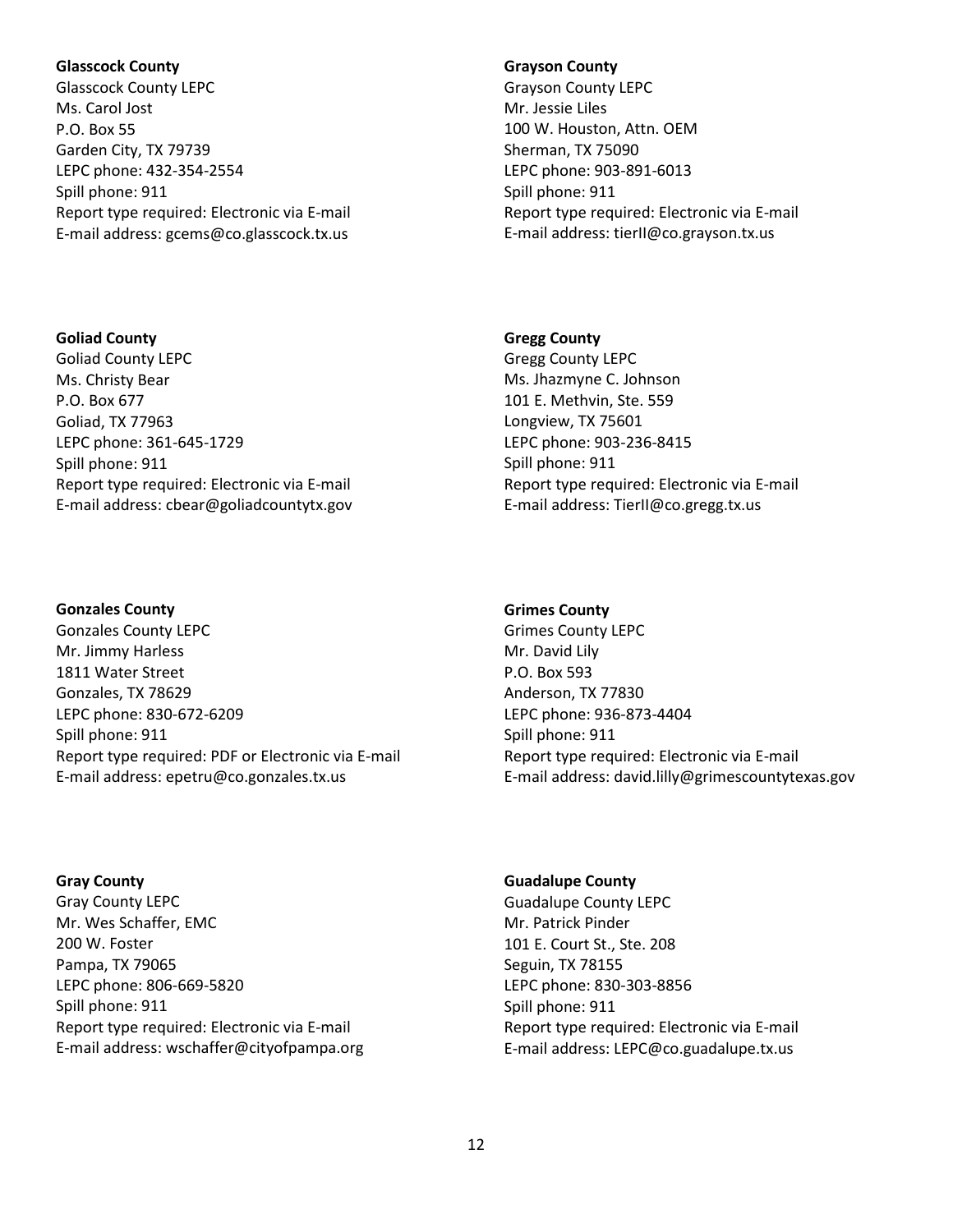# **Hale County**

Hale County LEPC Mr. Jesse J. Mendoza 500 Broadway, Ste. 220 Plainview, TX 79072 LEPC phone: 806-292-2629 Spill phone: 911 Report type required: Paper as pdf via E-mail E-mail address: jessem@halecounty.org

# **Hall County**

Hall County LEPC The Hon. Ray Powell 512 W. Main, Ste. 4 Memphis, TX 79245 LEPC phone: 806-259-2511 Spill phone: 911 Report type required: Paper E-mail address: hallcojudge@dtgoftexas.com

# **Hamilton County**

Hamilton County LEPC The Hon. Mark Tines 102 N. Rice, Ste. 124 Hamilton, TX 76531 LEPC phone: 254-386-1209 Spill phone: 911 Report type required: Paper E-mail address: countyjudge@hamiltoncountytx.org

# **Hansford County**

Hansford County LEPC The Hon. Benny D. Wilson 16 NW Court Street Spearman, TX 79081-2052 LEPC phone: 806-659-4100 Spill phone: 911 Report type required: Paper E-mail address: hansfordco@hotmail.com

# **Hardeman County**

Hardeman County LEPC The Hon. Ronald Ingram P.O. Box 30 Quanah, TX 79252 LEPC phone: 940-663-2911 Spill phone: 911 Report type required: Electronic via E-mail E-mail address: hardemanjudge@att.net

# **Hardin County**

Hardin County LEPC Mr. Aaron Tupper 300 Monroe St. Kountze, TX 77625 LEPC phone: 409-246-5119 Spill phone: 911 Report type required: Paper as PDF E-mail address: aaron.tupper@co.hardin.tx.us

# **Harris County**

Harris County has multiple LEPCs. In order to help you find the LEPC covering your facility, we have compiled the following information.

Helpful website:

Harris County Fire Marshall's Office: [http://www.hcfmo.net](http://www.hcfmo.net/)  Find out which fire department responds to

your location by clicking on **"How do I?"**

# **Bay Area LEPC**

(combined with Pasadena to form Southeast Regional LEPC; see Southeast Regional LEPC)

*Harris County continued on next page*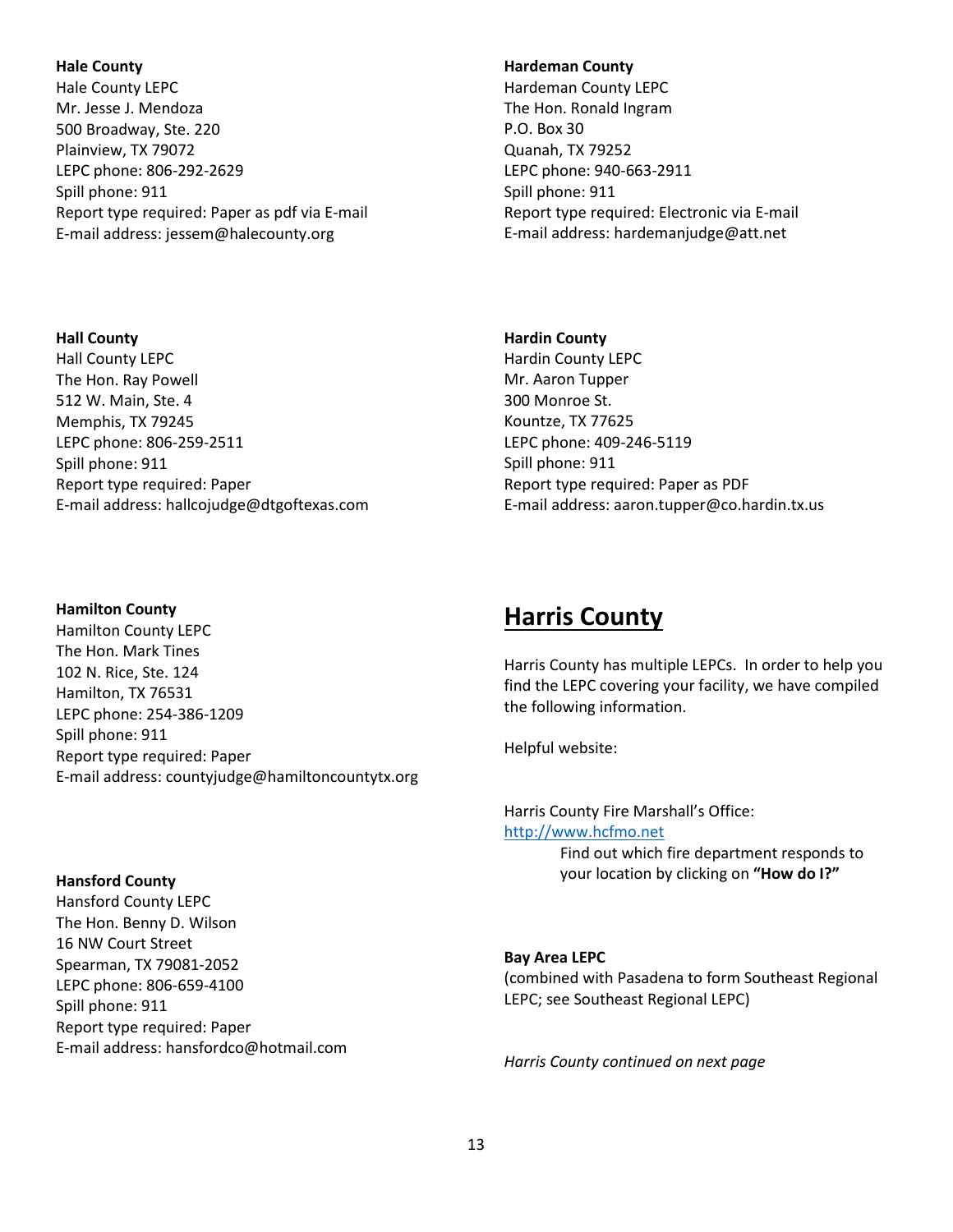# *Harris County continued*

**Bellaire LEPC** (combined with Greater Houston LEPC; see Greater Houston LEPC)

# **Deer Park LEPC**

Ms. Shannon Bennett P.O. Box 700 Deer Park, TX 77536 LEPC phone: 281-478-7247 Spill phone: 281-479-1511 Report type required: Electronic via E-mail (PDF only) E-mail address: sbennett@deerparktx.org

#### **Galena Park LEPC**

Mr. Jorge Flores, EMC P.O. Box 46 Galena Park, TX 77547 LEPC phone: 713-569-6295 Spill phone: 713-672-2556 Report type required: Electronic via E-mail E-mail address: jorge.flores@cityofgalenapark-tx.gov

# **Greater Baytown LEPC**

Ms. Misty Bridges 205 E. Wye Dr. Baytown, TX 77521 LEPC phone: 512-665-0908 Spill phone: 911 Report type required: Electronic via E-mail E-mail address: TierII@baytown.org

# **Greater Harris County LEPC**

Mr. David Wade 6922 Katy Road Houston, TX 77024 LEPC phone: 713-545-9299 Spill phone: 911 Report type required: Electronic via E-mail E-mail address: ghclepc@oem.hctx.net

#### **Greater Houston LEPC**

Dr. Denise Walker 1801 Smith Street, 7<sup>th</sup> Floor Houston, TX 77002 LEPC phone: 713-249-9687 Spill phone: 713-884-4227 Report type required: Electronic via E-mail E-mail address: Chair@ghlepc.org

# **Humble LEPC**

(combined with Greater Houston LEPC; see Greater Houston LEPC)

# **Jacinto City LEPC**

Mr. Lon Squyres 1301 Mercury Jacinto City, TX 77029 LEPC phone: 713-674-8424 Spill phone: 713-674-8424 Report type required: Electronic via E-mail E-mail address: nclepc@jacintocity-tx.gov

#### **Jersey Village LEPC**

Mr. Mark Bitz 16501 Jersey Dr. Jersey Village, TX 77040 LEPC phone: 713-466-2130 Spill phone: 713-466-5824 Report type required: Electronic via E-mail E-mail address: mbitz@ci.jersey-village.tx.us

# **Katy LEPC**

Mr. Greg Goedecker, EMC 1417 Ave. D Katy, TX 77493 LEPC phone: 281-574-8633 Spill phone: 911 Report type required: Electronic via E-mail E-mail address: oem@cityofkaty.com

*Harris County continued on next page*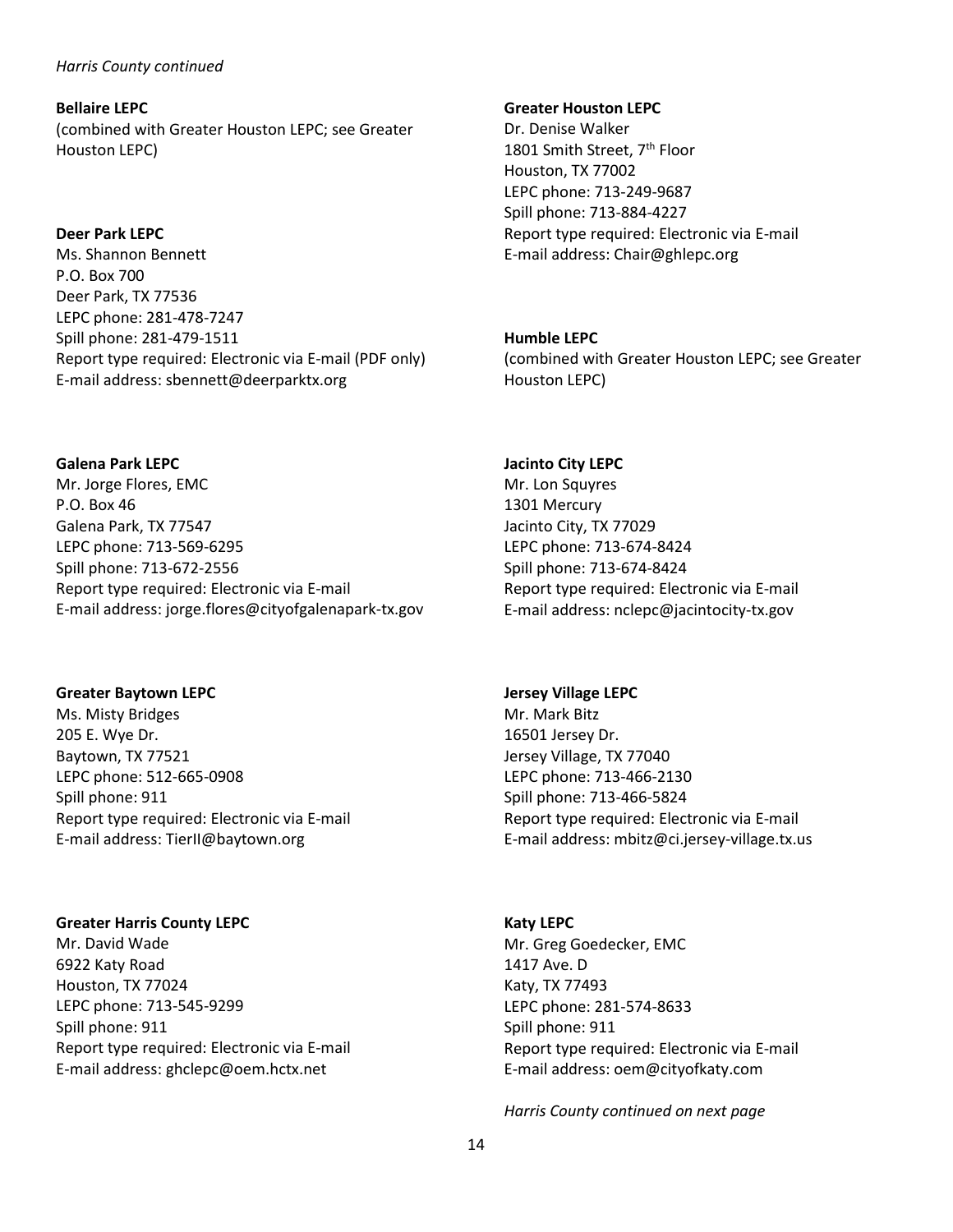# *Harris County continued*

**La Porte, Morgan's Point and Shoreacres LEPC** Irais Sanchez 604 W. Fairmont Pkwy. La Porte, TX 77571 LEPC phone: 281-470-0030 Spill phone: 281-471-2141 Report type required: Electronic via E-mail (XML zip file and PDF) E-mail address: lepc@laportetx.gov

#### **Southeast Regional LEPC**

Mr. Ben Reese P.O. Box 1148 Pasadena, TX 77501 LEPC phone: 713-475-7088 Spill phone: 911 Report type required: Electronic via E-mail E-mail address: t2datafiles@pasadenatx.gov

# **Memorial Villages LEPC** (combined with Greater Houston LEPC; see Greater Houston LEPC)

**North Channel Area LEPC** Mr. Lon Squyres P.O. Box 1847 Channelview, TX 77530 LEPC phone: 713-455- LEPC (5372) Spill phone: 713-881-3100 Report type required: Electronic via E-mail E-mail address: nclepc.contact@ev1.net

# **Tomball LEPC**

Chief Randy Parr 1200 Rudel Tomball, TX 77375 LEPC phone: 281-351-7101 Spill phone: 911 Report type required: Electronic via E-mail E-mail address: rparr@ci.tomball.tx.us

#### **West University LEPC**

(combined with Greater Houston LEPC; see Greater Houston LEPC)

# **Pasadena LEPC**

(combined with Bay Area to form Southeast Regional LEPC; see Southeast Regional LEPC)

**South Houston LEPC**

Mr. Dale Pena P.O. Box 238 South Houston, TX 77587-0238 LEPC phone: 713-947-7700 Spill phone: 911

*End of Harris County listings*

# **Harrison County**

Harrison County LEPC Ms. Duana Couch 3800 Five Notch Rd. Marshall, TX 75672 LEPC phone: 903-935-4870 Spill phone: 903-923-4000 Report type required: Electronic via E-mail E-mail address: Harrisoncounty.tier2@co.harrison.tx.us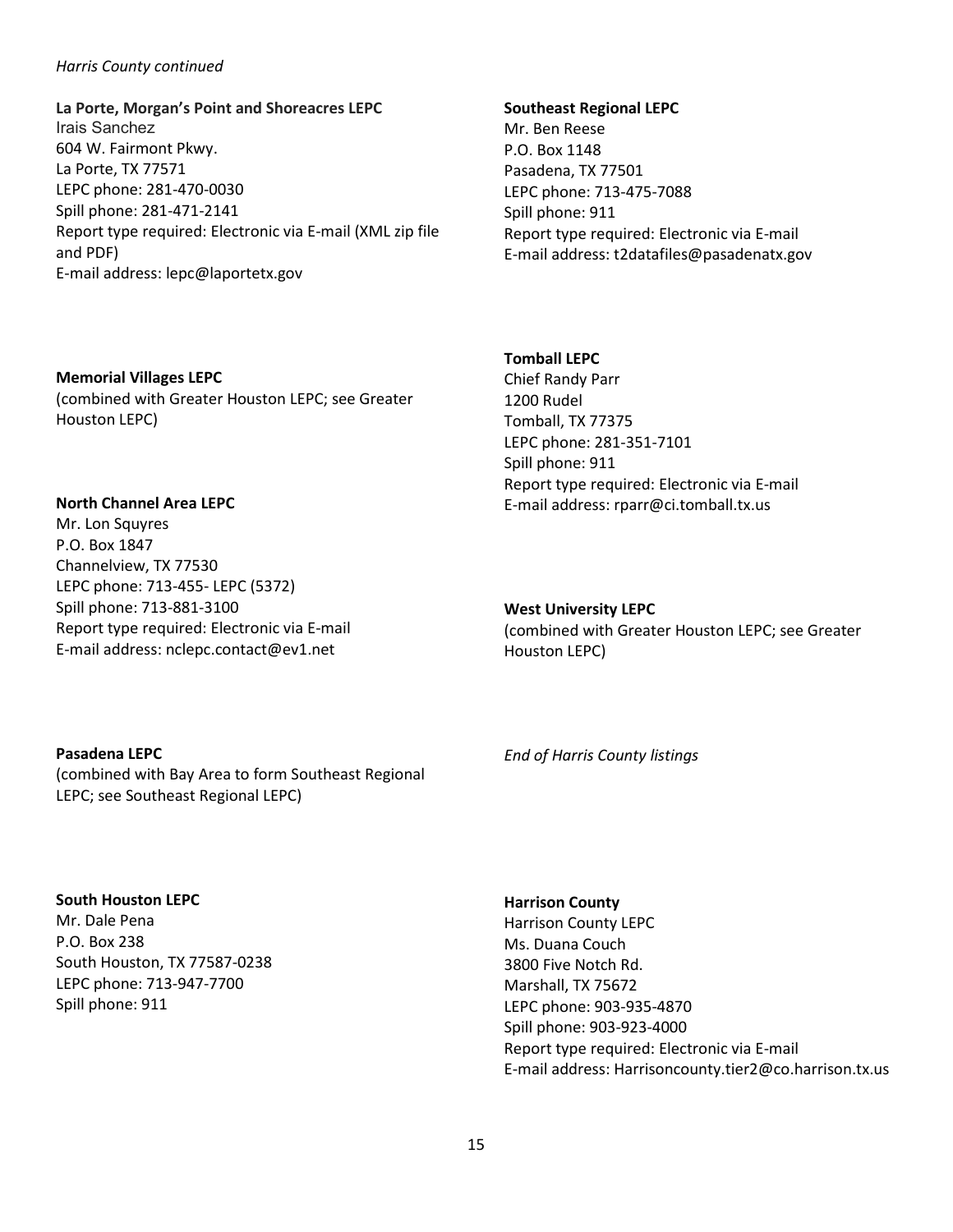#### **Hartley County**

Hartley & Dallam County LEPC Mr. Curtis Brown 110 Denrock Dalhart, TX 79022 LEPC phone: 806-244-5454 Spill phone: 911 Report type required: Electronic via E-mail E-mail address: cbrown@dalharttx.gov

# **Haskell County**

Haskell County LEPC Mr. Kenny Thompson 1 Ave. D Haskell, TX 79521 LEPC phone: 940-864-2851 Spill phone: 940-864-2851 Report type required: Electronic via E-mail E-mail address: cojudge@co.haskell.tx.us

# **Hays County**

Hays County LEPC Ms. Laurie Taylor 810 S. Stagecoach Trail, Ste. 1200 San Marcos, TX 78666 LEPC phone: 512-393-7300 Spill phone: 911 Report type required: Electronic via E-mail E-mail address: laurie.taylor@co.hays.tx.us

**Hemphill County** Hemphill County LEPC The Hon. George Briant 400 Main, Ste. 200 Canadian, TX 79014 LEPC phone: 806-323-6521 Spill phone: 911 Report type required: Electronic via E-mail E-mail address: courtney@hemphillco.com

#### **Henderson County**

Henderson County LEPC Mr. Shane Renberg 125 N. Prairieville, Rm. 103 Athens, TX 75751 LEPC phone: 903-675-6157 Spill phone: 911 Report type required: Paper E-mail address: srenberg@henderson-county.com

# **Hidalgo County**

Hidalgo County LEPC Mr. Robert R. Alvarez 415 W. Tom Landry Mission, TX 78572 LEPC phone: 956-580-8705 Spill phone: 911 Report type required: Electronic via E-mail E-mail address: lepc@co.hidalgo.tx.us

#### **Hill County**

Hill County LEPC Mr. Tom Hemrick 218 N. Waco Hillsboro, TX 76645 LEPC phone: 254-582-2023 or cell: 254-266-0006 Spill phone: 911 Report type required: Electronic via E-mail E-mail address: themrick@co.hill.tx.us

# **Hockley County**

Hockley County LEPC Mr. Cole Kirkland, EMC 603 5th Street Levelland, TX 79336 LEPC phone: 806-894-3155 Spill phone: 806-894-6164, Levelland Police or 806-894- 3155, Levelland Fire Dept. Report type required: Electronic via E-mail E-mail address: ckirkland@levellandtexas.org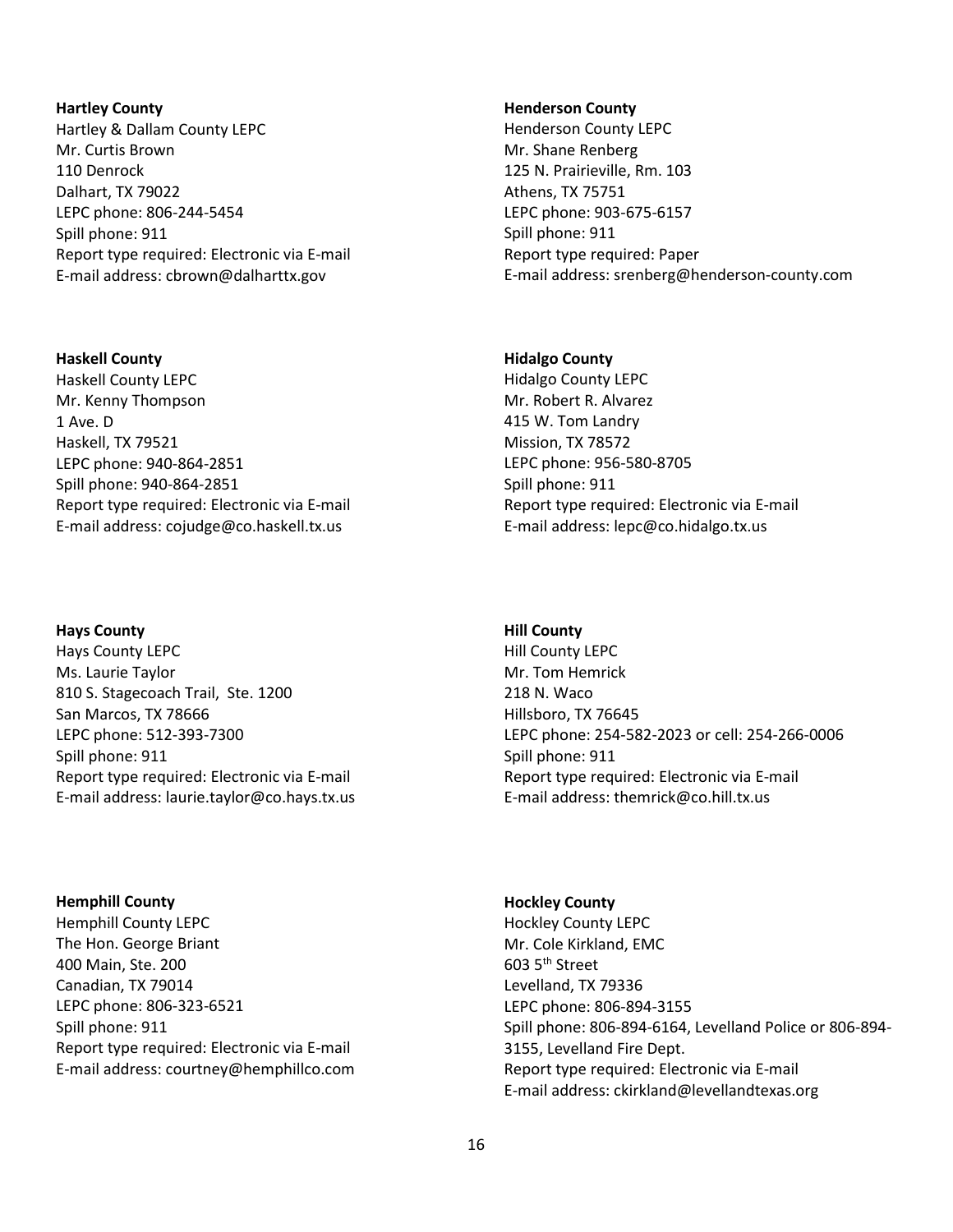#### **Hood County**

Hood County LEPC Mr. Jay Webster 401 Deputy Larry Miller Dr Granbury, TX 76048 LEPC phone: 817-579-3335 x:5566 Spill phone: 911 Report type required: Electronic via E-mail E-mail address: jwebster@co.hood.tx.us

# **Hopkins County** Hopkins County LEPC Mr. Andy Endsley, EMC 1286 Texas St. Sulphur Springs, TX 75482 LEPC phone: 903-439-6217 op. 4 Spill phone: 903-438-4040 op. 1 Report type required: Either paper or electronic E-mail address: aendsley@hopkinscountytx.org

#### **Houston County**

Houston County LEPC Mr. Heath Murff 600 Bradshaw Crockett, TX 75835 LEPC phone: 936-544-7175 (office), 936-546-5148 (cell) Spill phone: 911 Report type required: Paper E-mail address: hmurff@co.houston.tx.us

**Howard County** Howard County LEPC Ms. Itzel Gomez Howard Co. Courthouse, 300 S. Main, Rm. 204 Big Spring, TX 79720 LEPC phone: 432-264-2202 Spill phone: 911 Report type required: Electronic via E-mail E-mail address: howardcountyvfd@gmail.com & itzel.gomez@howardcountytx.com

#### **Hudspeth County**

Hudspeth County LEPC Ms. Joanna MacKenzie, NRP P.O. Box 68 Sierra Blanca, TX 79851 LEPC phone: 915-369-2321 Spill phone: 911 Report type required: Paper E-mail address: jmackenzie@co.hudspeth.tx.us

# **Hunt County**

Hunt County LEPC Mr. David Jones P.O. Box 1097 Greenville, TX 75403-1097 LEPC phone: 903-408-4246 Spill phone: 911 Report type required: Electronic via E-mail E-mail address: homelandsecurity@huntcounty.net

# **Hutchinson County**

Hutchinson County LEPC Mr. Jerry Langwell 500 Main Street Stinnett, TX 79083 LEPC phone: 806-878-2089 Spill phone: 911 Report type required: Electronic via E-mail E-mail address: LEPC@hutchinsoncnty.com

**Irion County** Irion County LEPC The Hon. Molly Criner and Nicole Nixon P.O. Box 770 Mertzon, TX 76941 LEPC phone: 325-835-4361 Spill phone: 911 Report type required: Paper or PDF by E-mail E-mail address: m.criner@co.irion.tx.us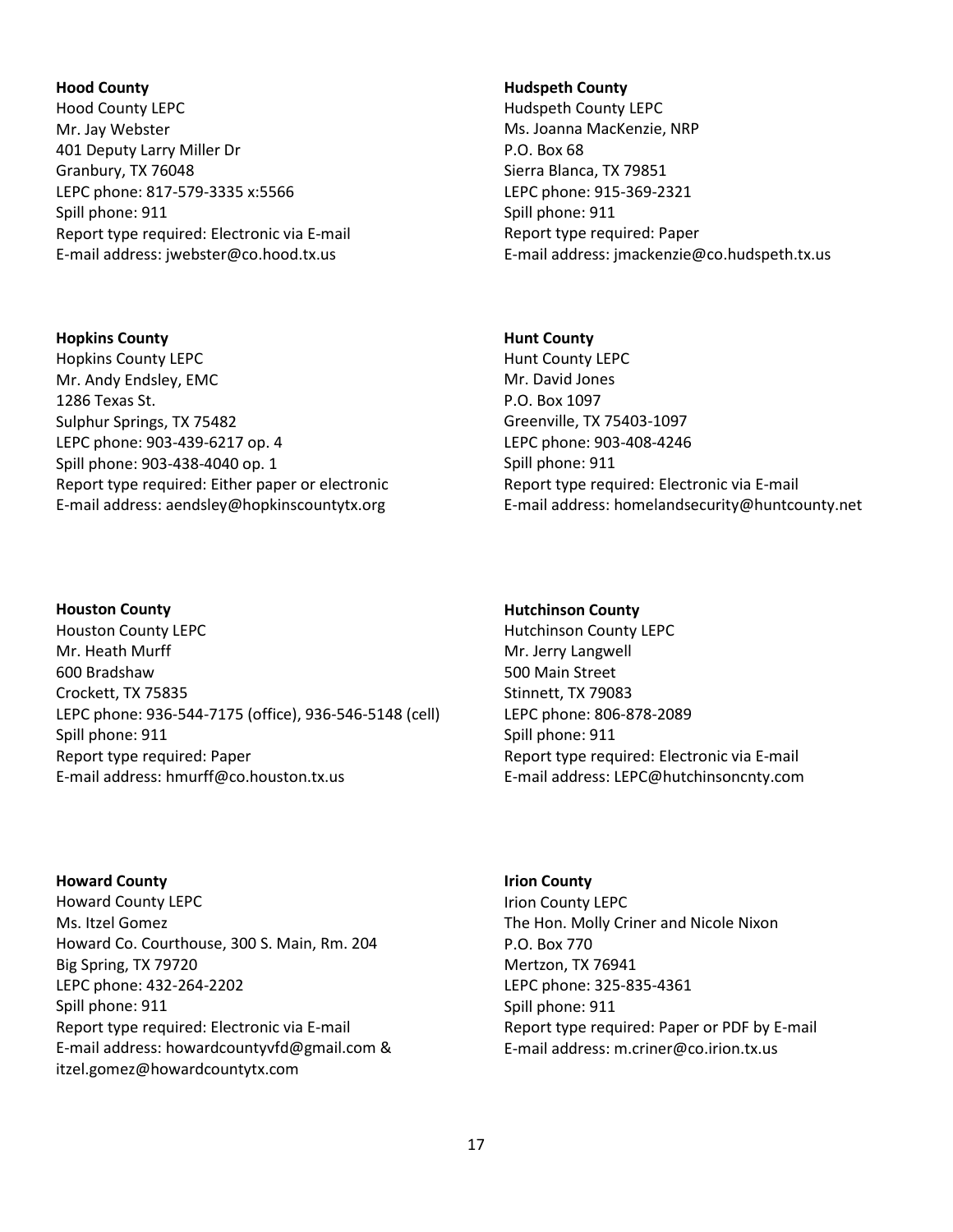### **Jack County**

Jack County LEPC Mr. Frank Hefner, EMC 100 N Main St., 4th Floor Jacksboro, TX 76458 LEPC phone: 940-567-2259 (office), 940-229-8349 (cell) Spill phone: 911 Report type required: Electronic via E-mail E-mail address: emc@cityofbrysontexas.com

### **Jackson County**

Jackson County LEPC Mr. Allan Friedrich 115 W. Main, Rm. 104 Edna, TX 77957 LEPC phone: 361-782-3398 Spill phone: 911 Report type required: Paper E-mail address: jceoc@co.jackson.tx.us

# **Jasper County**

Jasper County LEPC Mr. Billy Ted Smith P.O. Box 2030 Buna, TX 77612 LEPC phone: 409-994-2543 Spill phone: 911 or 409-926-4640 Report type required: Electronic via E-mail E-mail address: jnslepc@gmail.com

# **Jeff Davis County**

Jeff Davis County LEPC Mr. Roy Hurley P.O. Box 811 Fort Davis, TX 79734 LEPC phone: 432-244-9221 Spill phone: 911 Report type required: Electronic via E-mail E-mail address: jdfm15@yahoo.com

#### **Jefferson County**

Jefferson County LEPC Mr. Michael White, EMC 1149 Pearl, 1st Floor Beaumont, TX 77701 LEPC phone: 409-835-8757 Spill phone: 409-617-2890 Report type required: Electronic via E-mail E-mail address: jclepc@co.jefferson.tx.us

# **Jim Hogg County**

Jim Hogg County LEPC The Hon. Juan Carlos Guerra P.O. Box 729 Hebronville, TX 78361 LEPC phone: 361-527-3015 x 1 Spill phone: 911 Report type required: Paper E-mail address: jcguerra@co.jim-hogg.tx.us

### **Jim Wells County**

Jim Wells County LEPC Mr. Juan Acuna 200 N. Almond St., Ste. B-109 Alice, TX 78332 LEPC phone: 361-668-1018 Spill phone: 911 Report type required: Electronic via E-mail E-mail address: jwc-emc@co.jim-wells.tx.us

# **Johnson County** Johnson County LEPC Mr. Zac Johnson 810 E Kilpatrick Cleburne, TX 76033 LEPC phone: 817-556-6995 Spill phone: 911 Report type required: Electronic via E-mail E-mail address: em@johnsoncountytx.org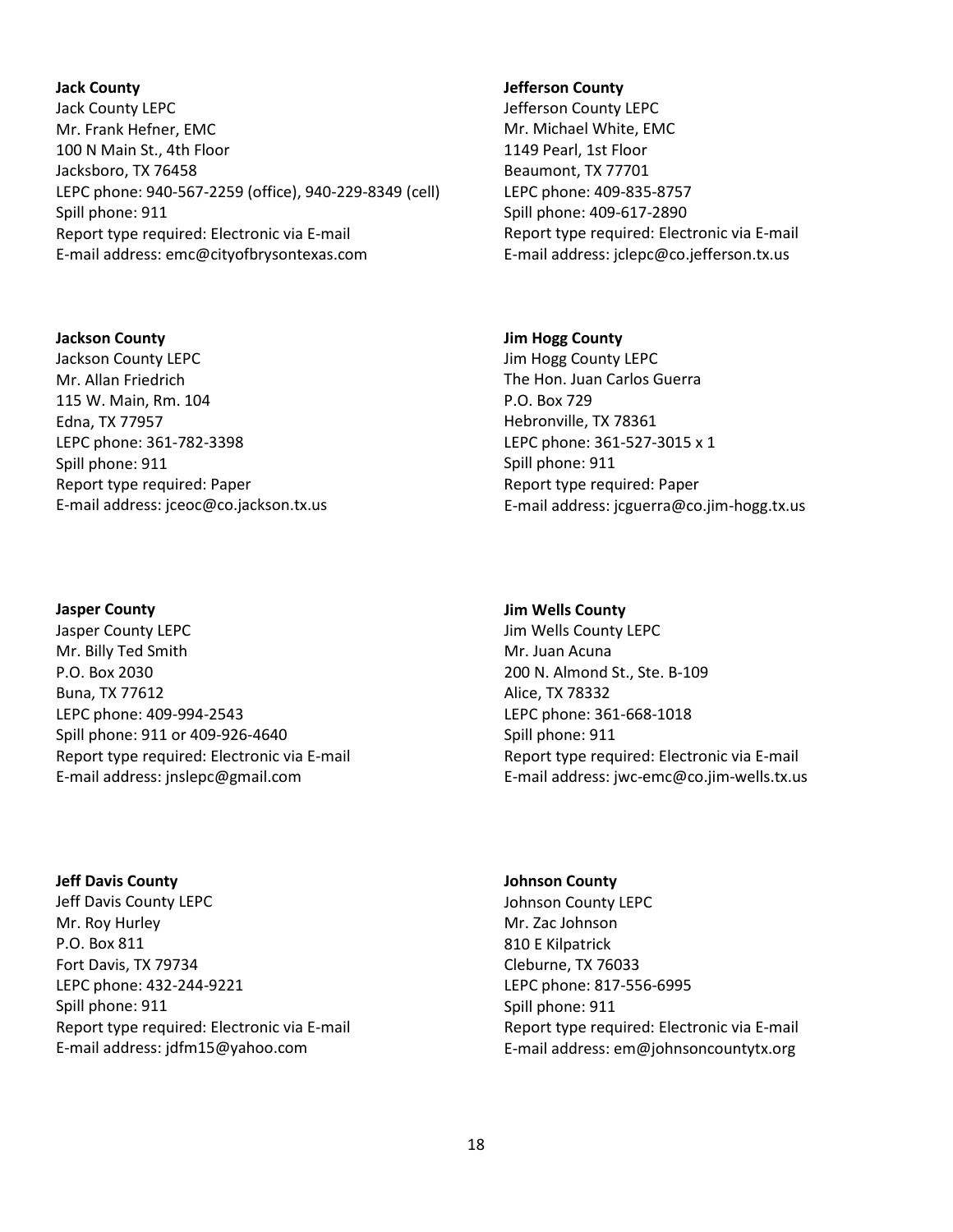**Jones County** Jones County LEPC Mr. Buddy Pope P.O. Box 148 Anson, TX 79501 LEPC phone: 325-823-2256 Spill phone: 911 Report type required: Electronic via E-mail E-mail address: buddy.pope@co.jones.tx.us

**Karnes County** Karnes County LEPC Mr. Shelby Dupnik 221 W. Main St. Kenedy, TX 78119 LEPC phone: 830-299-1524 Spill phone: 911 Report type required: Electronic via E-mail E-mail address: shelby.dupnik@co.karnes.tx.us

# **Kaufman County**

Kaufman County LEPC Mr. Steve Howie, EMC 100 W. Mulberry St. Kaufman, TX 75142 LEPC phone: 469-376-4190 Spill phone: 911 Report type required: Electronic via E-mail E-mail address: stevehowie@kaufmancounty.net

# **Kendall County**

Kendall County LEPC Mr. Jeffrey Fincke 1175 N. Main Boerne, TX 78006 LEPC phone: 830-249-3721 Spill phone: 830-249-8645 Report type required: Electronic via E-mail E-mail address: jfincke@co.kendall.tx.us

#### **Kenedy County**

Kenedy County LEPC Mr. Jose Mendietta Jr. P.O. Box 221 Sarita, TX 78385 LEPC phone: 361-296-4757 Spill phone: 361-294-5511 Report type required: Paper or Electronic via E-mail E-mail address: kenedyesd1@gmail.com

# **Kent County**

Kent County LEPC The Hon. Jim C. White P.O. Box 6 Jayton, TX 79528 LEPC phone: 806-237-3373 Spill phone: 806-237-3801 Report type required: Electronic via E-mail E-mail address: kencojdg@caprock-spur.com

#### **Kerr County**

Kerr County LEPC The Hon. Rob Kelly 700 E. Main St. Kerrville, TX 78028 LEPC phone: 830-792-2211 Spill phone: 911 Report type required: Electronic via E-mail E-mail address: cojudge@co.kerr.tx.us

# **Kimble County**

Kimble County LEPC Nicole Nixon, Information Coodrinator 501 Main St. Junction, TX 76849 LEPC phone: 325-446-2724 Spill phone: 911 Report type required: Electronic via E-mail E-mail address: nicole.nixon@cvcog.org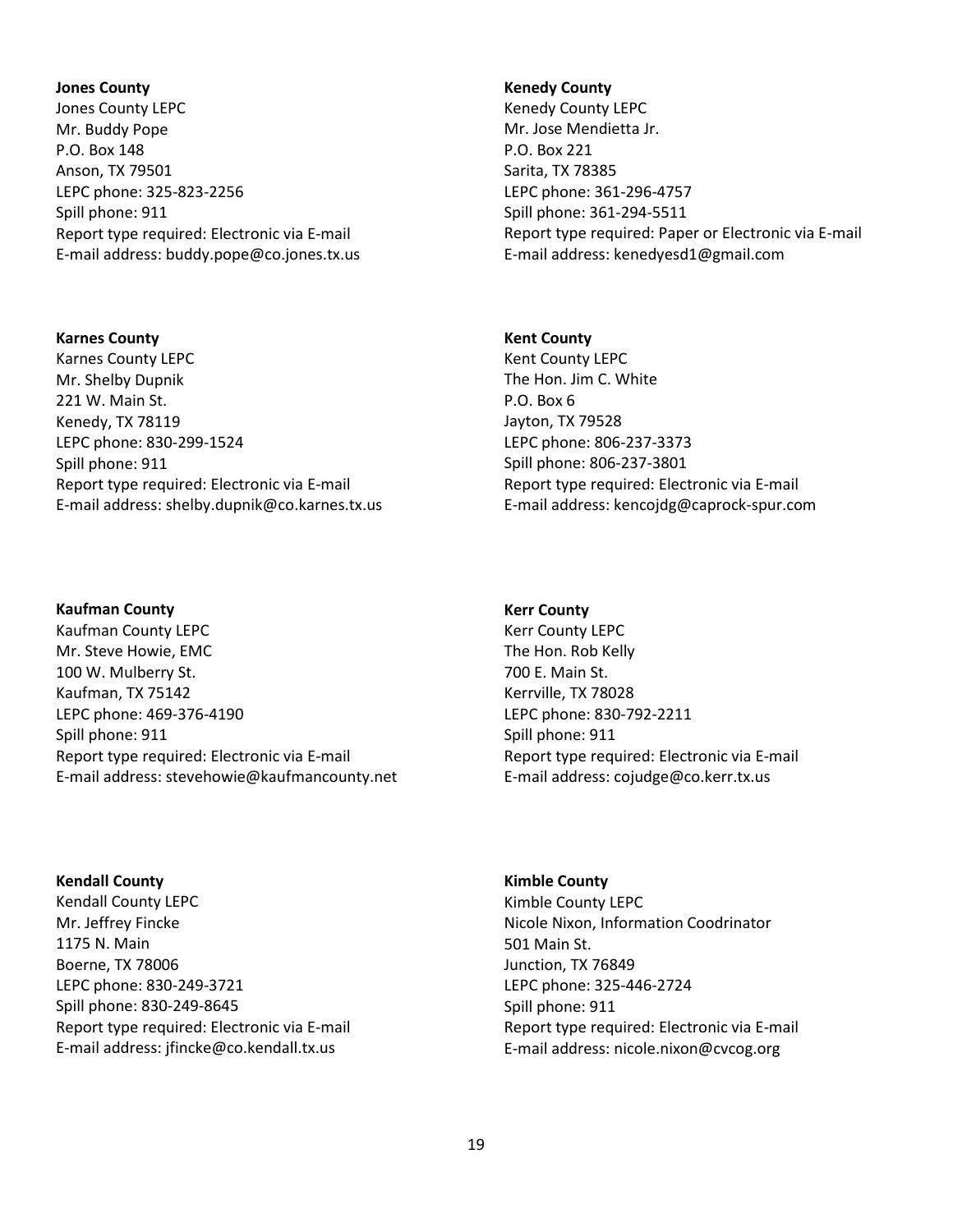# **King County**

King County LEPC The Hon. Duane Daniel P.O. Box 127 Guthrie, TX 79236 LEPC phone: 806-596-4411 Spill phone: 806-596-4413 Report type required: Paper or Electronic via E-mail E-mail address: kcjudge@caprock-spur.com

### **Kinney County**

Kinney County LEPC Mr. Henry Garcia P.O. Box 348 Brackettville, TX 78832 LEPC phone: 830-563-0282 Spill phone: 911 Report type required: Electronic via E-mail E-mail address: emergency.coordinator@co.kinney.tx.us

# **Kleberg County**

Kleberg County LEPC The Hon. Rudy Madrid P.O. Box 1088 Kingsville, TX 78364-1088 LEPC phone: 361-595-8585 Spill phone: 361-595-8500 Report type required: Paper or Electronic via E-mail E-mail address: rmadrid@co.kleberg.tx.us

# **Knox County**

Knox County LEPC The Hon. Stan Wojcik P.O. Box 77 Benjamin, TX 79505-0077 LEPC phone: 940-459-2191 Spill phone: 911 Report type required: Paper E-mail address: swojcik@srcacess.net

#### **Lamar County**

Lamar County LEPC Mr. Quincy Blount 119 North Main Paris, TX 75460 LEPC phone: 903-782-1118 Spill phone: 911 Report type required: Electronic via E-mail E-mail address: qblount@co.lamar.tx.us

# **Lamb County**

Lamb County LEPC Ms. Cynthia Bussey 106th Dr., Courthouse Rm. 101 Littlefield, TX 79339 LEPC phone: 806-385-4222 x: 202 Spill phone: 911 Report type required: Electronic via E-mail E-mail address: cbussey@co.lamb.tx.us

# **Lampasas County**

Lampasas County LEPC Ms. Angela Rainwater 407 S. Pecan, Suite 103 Lampasas, TX 76550 LEPC phone: 512-556-4177 Spill phone: 911 Report type required: Paper E-mail address: emergencycoord@co.lampasas.tx.us

# **La Salle County** La Salle County LEPC The Hon. Joel Rodriguez, Jr. 101 Courthouse Square, Ste. 315 Cotulla, TX 78014 LEPC phone: 830-483-5139 Spill phone: 911 Report type required: Paper E-mail address: Joel.Rodriguez@co.la-salle.tx.us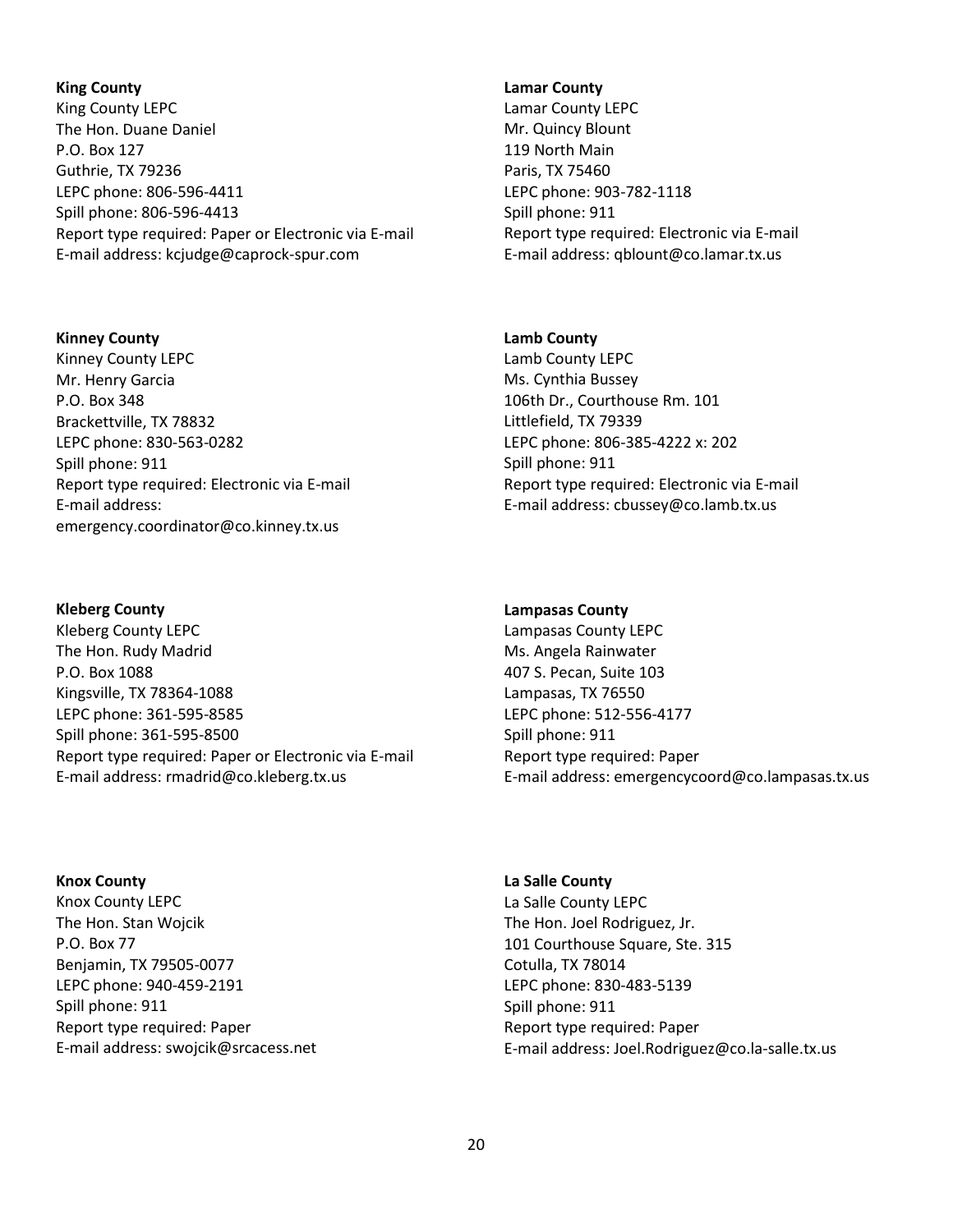# **Lavaca County**

Lavaca County LEPC Mr. Egon Barthels, EMC P.O. Box 243 Hallettsville, TX 77964 LEPC phone: 361-798-5628 Spill phone: 361-798-2121 Report type required: Electronic and Paper as PDF via Email E-mail address: eoc@co.lavaca.tx.us

### **Lee County**

Lee County LEPC Mr. Delynn Peschke, EMC 200 South Main Room 203 Giddings, TX 78942 LEPC phone: 979-540-2081 Spill phone: 979-542-2800 Report type required: Paper or Electronic via E-mail E-mail address: emc@co.lee.tx.us

# **Leon County**

Leon County LEPC Mr. Jim Carrigan P.O. Box 808 Centerville, TX 75833 LEPC phone: 903-536-3158 Spill phone: 911 Report type required: Electronic via E-mail E-mail address: Jim.Carrigan@co.leon.tx.us

**Liberty County** Liberty County LEPC Ms. Crista Beasley-Adams 2400 Beaumont Ave. Liberty, TX 77575 LEPC phone: 936-334-3219 Spill phone: 911 Report type required: Electronic via E-mail E-mail address: cbeasley@co.liberty.tx.us

#### **Limestone County**

Limestone County LEPC Mr. Matt Groveton 1221 E. Yeagua Groesbeck, TX 76642 LEPC phone: 254-729-5517 Spill phone: 911 Report type required: Electronic via E-mail E-mail address: matt.groveton@co.limestone.tx.us

# **Lipscomb County**

Lipscomb County LEPC The Hon. Mickey Simpson P.O. Box 69 Lipscomb, TX 79056 LEPC phone: 806-862-4131 Spill phone: 911 / 806-862-2611 Report type required: Paper or Electronic via E-mail E-mail address: Mickey.Simpson@co.lipscomb.tx.us

# **Live Oak County**

Live Oak County LEPC Mr. Bobby J. Stewart P.O. Box 488 George West, TX 78022 LEPC phone: 361-449-2273 x: 2067 Spill phone: 911 Report type required: Paper or Electronic via E-mail E-mail address: liveoakcounty.tx.emc@gmail.com

# **Llano County** Llano County LEPC Mr. Gilbert T. Bennett, EMC 100 W. Sandstone St., Ste. 200A Llano, TX 78643 LEPC phone: 325-247-2039 Spill phone: 911 Report type required: Electronic via E-mail E-mail address: gbennett@co.llano.tx.us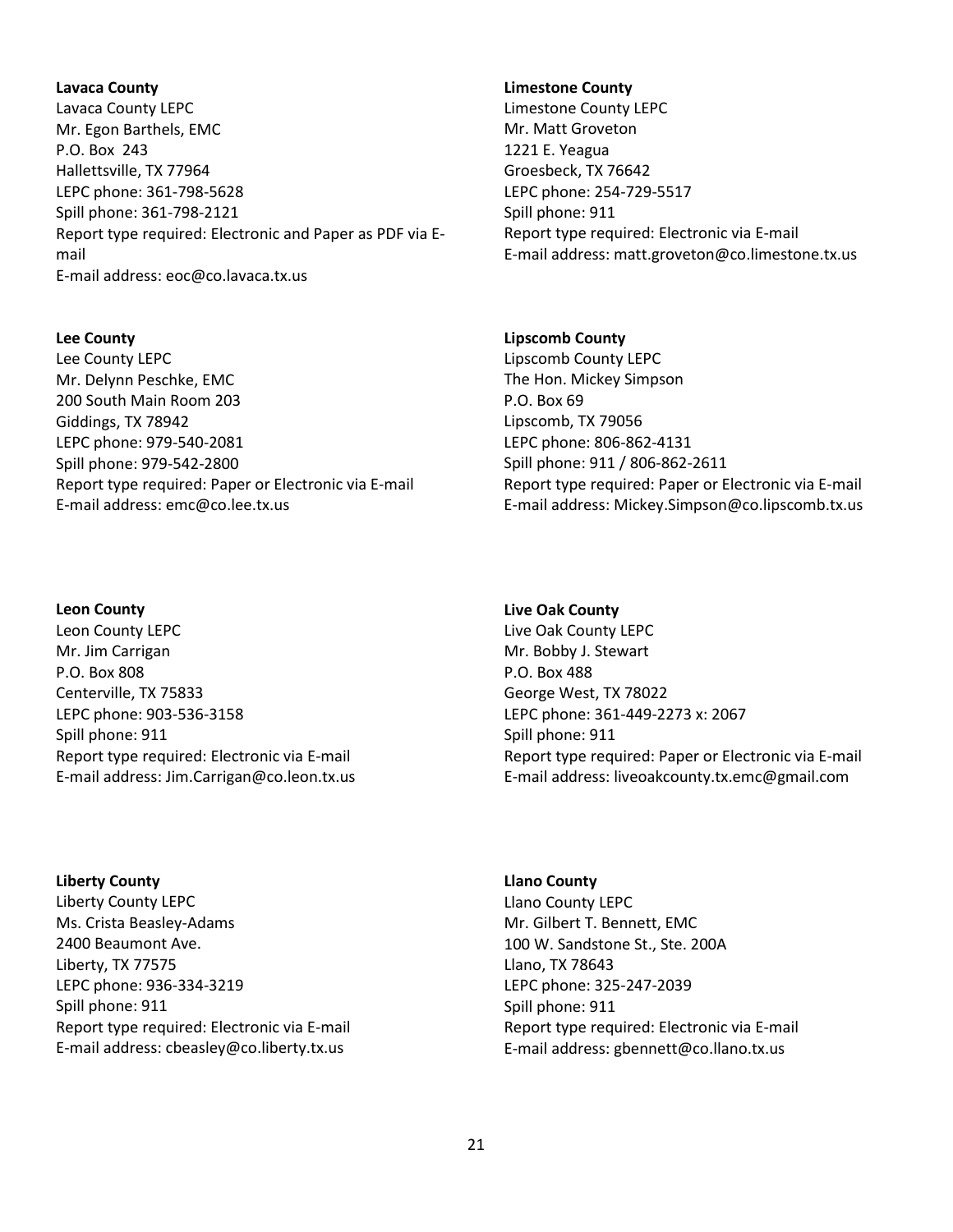#### **Loving County**

Loving County LEPC Mr. Harlan Hopper P.O. Box 193 Mentone, TX 79754 LEPC phone: 432-940-7934 Spill phone: 911 Report type required: NA E-mail address: hbhopper35@gmail.com

# **Lubbock County**

Lubbock County LEPC Mr. Clinton Thetford, EMC P.O. Box 10536 Lubbock, TX 79408 LEPC phone: 806-775-7300 Spill phone: 806-775-7300 Report type required: Either paper or electronic E-mail address: tier2lubbockcounty@co.lubbock.tx.us

# **Lynn County**

Lynn County LEPC The Hon. Mike Braddock P.O. Box 1167 Tahoka, TX 79373 LEPC phone: 806-561-4222 Spill phone: 806-548-6553 Report type required: Electronic via E-mail E-mail address: cojudge@co.lynn.tx.us

#### **McCulloch County**

McCulloch County LEPC Mr. Lloyd Perrin 212 W. Commerce Brady, TX 76825 LEPC phone: 325-656-5866 Spill phone: 911 Report type required: Paper E-mail address: lperrin@bradytx.us

#### **McLennan County**

McLennan County LEPC Waco-McLennan County EMC 501 Washington Ave., Rm. 214 Waco, TX 76701 LEPC phone: 254-750-5911 Spill phone: 911 Report type required: Electronic via E-mail E-mail address: oem@wacotx.gov

# **McMullen County**

McMullen County LEPC The Hon. James E. Teal P.O. Box 237 Tilden, TX 78072 LEPC phone: 361-274-3341 Spill phone: 361-362-8437 Report type required: Paper via mail or E-mail E-mail address: Judge.Teal@mcmullencounty.org

#### **Madison County**

Madison County LEPC Shelley K Butts, EMC Courthouse, 101 W. Main St., B-13. Madisonville, TX 77864 LEPC phone: 936-348-3810 Spill phone: 936-348-2755 Report type required: Paper or Electronic via E-mail E-mail address: shelly.butts@madisoncountytx.org

# **Marion County**

Marion County LEPC The Hon. Leward LaFleur and Sherriff David Capps 102 W. Austin, Rm. 205 Jefferson, TX 75657 LEPC phone: 903-665-3261 (LaFleur), 903-665-7201 (Capps) Spill phone: 903-665-7201 Report type required: Paper E-mail address: leward.lafleur@co.marion.tx.us and david.capps@co.marion.tx.us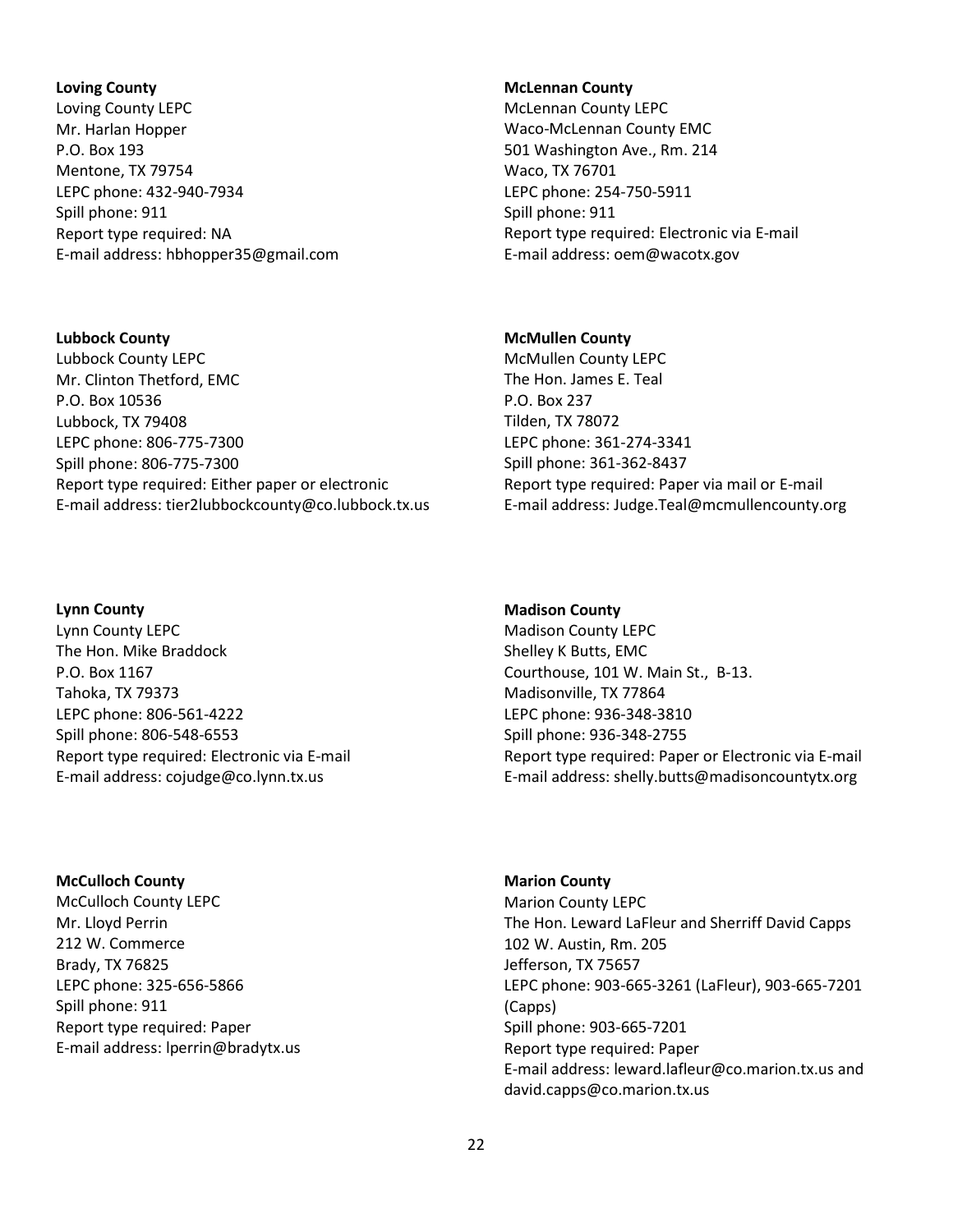#### **Martin County**

Martin County LEPC Gary Walton, EMC P.O. Box 1330 Stanton, TX 79782-1330 LEPC phone: 432-607-3557 Spill phone: 432-607-3599 Report type required: Paper via mail or E-mail E-mail address: gdwalton@co.martin.tx.us

#### **Mason County**

Mason County LEPC The Hon. Jerry Bearden P.O. Box 1726 Mason, TX 76856 LEPC phone: 325-347-5556 Spill phone: 911 Report type required: PDF via E-mail E-mail address: county.judge@co.mason.tx.us

**Matagorda County** Matagorda County LEPC Ms. Amanda Campos 2200 7th St., Third Floor Bay City, TX 77414 LEPC phone: 979-323-0707 Spill phone: 979-429-1885 Report type required: Electronic via E-mail E-mail address: acampos@co.matagorda.tx.us and cojudge@co.matagorda.tx.us

**Maverick County**

Maverick County LEPC Chief Rodriguez 2558 El Indio Highway Eagle Pass, TX 78852 LEPC phone: 830-757-4231 Spill phone: 911 Report type required: E-mail address: jrodriguez@eaglepasstx.us

#### **Medina County**

Medina County LEPC Keith Lutz, EMC 801 Ave. Y Hondo, TX 78861 LEPC phone: 830-455-0129 Spill phone: 830-741-6153 Report type required: Paper as PDF by E-mail E-mail address: keith.lutz@medinacountytexas.org

#### **Menard County**

Menard County LEPC Ms. Nicole Nixon, Public Safety Program Manager 2801 W. Loop 306, Ste. A San Angelo, TX 76904 LEPC phone: 325-944-9666 x: 262, 325-234-2439 (cell) Spill phone: 325-944-9666 Report type required: Electronic via E-mail E-mail address: nicole.nixon@cvcog.org

# **Midland County**

Midland County LEPC Mr. Justin Bunch, EMC 2435 E. Highway 80 Midland, TX 79706 LEPC phone: 432-688-4160 Spill phone: 432-688-1040 Report type required: Electronic via E-mail E-mail address: lepc@mcounty.com

# **Milam County**

Milam County LEPC Ms. Susan Reindeers, EMC 102 S. Fannin Ave., Ste. 2 Cameron, TX 76520-4216 LEPC phone: 254-697-7060 Spill phone: 254-697-7033 Report type required: Paper via E-mail or mail E-mail address: janderle@milamcounty.net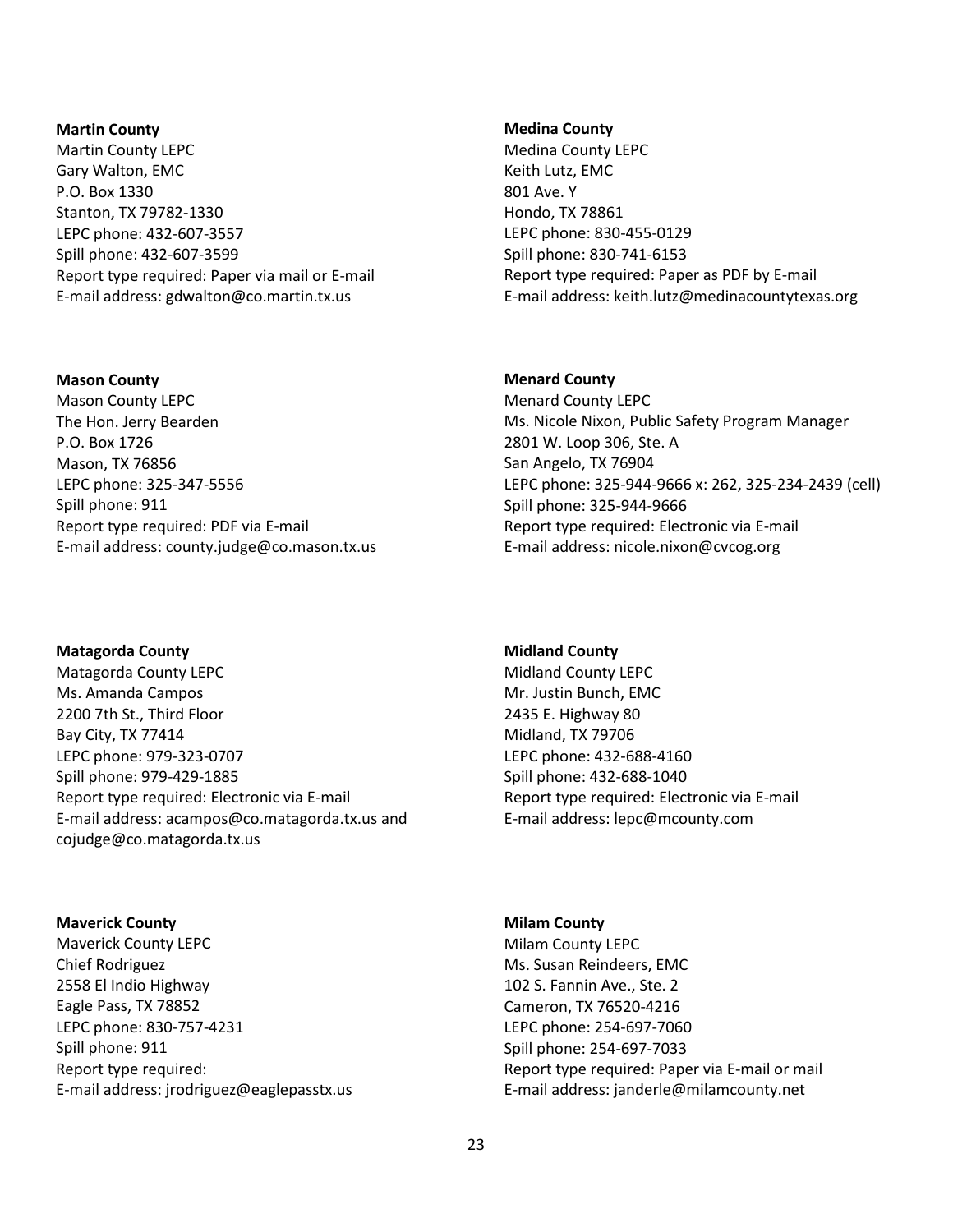#### **Mills County**

Mills County LEPC Mr. Ed Smith P.O. Box 483 Goldthwaite, TX 76844 LEPC phone: 325-648-2222 Spill phone: 911 Report type required: Electronic via E-mail E-mail address: countyjudge@co.mills.tx.us

# **Mitchell County**

Mitchell County LEPC The Hon. Mark Merrell 349 Oak St., Ste. 200 Colorado City, TX 79512 LEPC phone: 325-728-8439 Spill phone: 325-728-8439 Report type required: Paper via US mail E-mail address: mmerrell@co.mitchell.tx.us

**Montague County** Montague County LEPC Kelly McNabb, EMC 11339 S.H. 59 N. Montague, TX 76251 LEPC phone: 940-841-1646 Spill phone: 911 Report type required: Either paper or electronic E-mail address: kelly.mcnabb@co.montague.tx.us **Moore County**

Moore County LEPC Mr. Tommy Brooks P.O. Box 438 Dumas, TX 79029 LEPC phone: 806-934-9520 Spill phone: 911 Report type required: Electronic via E-mail E-mail address: brooks@ci.dumas.tx.us

# **Morris County**

Morris County LEPC Mr. Larry Betts, EMC PO Box 340 Naples, TX 75568 LEPC phone: 903-276-6665 Spill phone: 903-645-2232 Report type required: Paper as PDF E-mail address: morriscountyoem@yahoo.com

# **Motley County**

Motley County LEPC The Hon. James Meador P.O. Box 719 Matador, TX 79244 LEPC phone: 806-347-2334 Spill phone: 911 Report type required: Electronic via E-mail E-mail address: mcjudgemeador@gmail.com

#### **Montgomery County**

Montgomery County LEPC Mr. Darren Hess 9472 Airport Road Conroe, TX 77303 LEPC phone: 936-523-3900 Spill phone: 936-760-5800 Report type required: Paper as PDF by E-mail or hand delivery E-mail address: Darren.Hess@mctx.org

# **Nacogdoches County**

Nacogdoches County LEPC Ms. Tara Triana, EMC 203 W. Main St., Ste. 107 Nacogdoches, TX 75961 LEPC phone: 936-560-7871 Spill phone: 936-559-2607 Report type required: Electronic via E-mail or mail E-mail address: TIERIIREPORTING@CO.NACOGDOCHES.TX.US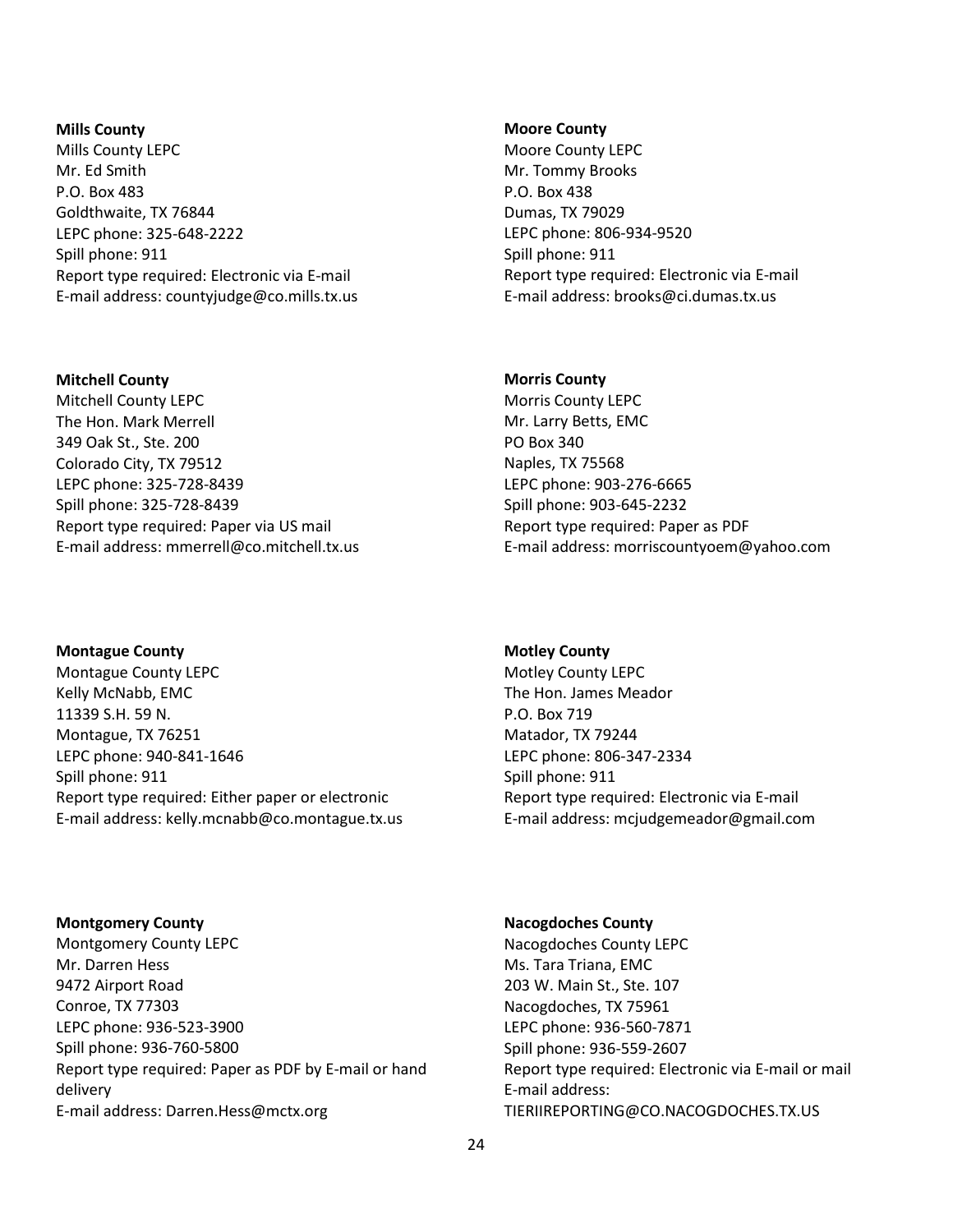#### **Navarro County**

Navarro County LEPC Ms. Cassandra Dillon P.O. Box 116 Corisicana, TX 75151 LEPC phone: 972-804-3416 Spill phone: 903-654-3001 Report type required: Electronic via E-mail E-mail address: Cassdillon@cs.com

#### **Newton County**

Newton County LEPC The Hon. Kenneth Weeks P.O. Drawer 1380 Newton, TX 75966 LEPC phone: 409-379-5691 Spill phone: 409-379-3636 Report type required: Either paper or electronic E-mail address: newtoncountyjudge@co.newton.tx.us

# **Nolan County**

Nolan County LEPC The Hon. Whitley May 100 E. 3rd, Ste. 105 Sweetwater, TX 79556 LEPC phone: 325-235-2263 Spill phone: 325-235-2263 Report type required: Word file by E-mail E-mail address: whitley.may@co.nolan.tx.us

**Nueces County** Corpus Christi-Nueces County LEPC Ms. Joanne Salge 2406 Leopard St., Ste. 200 Corpus Christi, TX 78408 LEPC phone: 361-826-3960 Spill phone: 911 Report type required: Electronic via E-mail (PDF and zipped XML) E-mail address: joannes@cctexas.com

#### **Ochiltree County**

Ochiltree County LEPC Mr. Wayne Floyd 511 S. Main Perryton, TX 79070 LEPC phone: 806-435-8031 Spill phone: 806-435-8000 Report type required: Paper E-mail address: wfloyd@ochiltree.net

# **Oldham County**

Oldham County LEPC Ms. Laci Reeve, EMC P.O. Box 195 Vega, TX 79092 LEPC phone: 806-267-2607 Spill phone: 911 Report type required: Paper as PDF via E-mail or Mail E-mail address: laci.reeve@oldham-county.org

# **Orange County**

Orange County LEPC Mr. Joel Ardoin 11475 FM 1442 Orange, TX 77630 LEPC phone: 409-745-9717 Spill phone: 911 Report type required: Electronic via E-mail E-mail address: jardoin@co.orange.tx.us and lepc@co.orange.tx.us

# **Palo Pinto County**

Palo Pinto County LEPC Ms. Mistie Garland 109 North Oak Mineral Wells, TX 76067 LEPC phone: 940-325-5762 Spill phone: 911 Report type required: Electronic via E-mail E-mail address: mistie.garland@co.palo-pinto.tx.us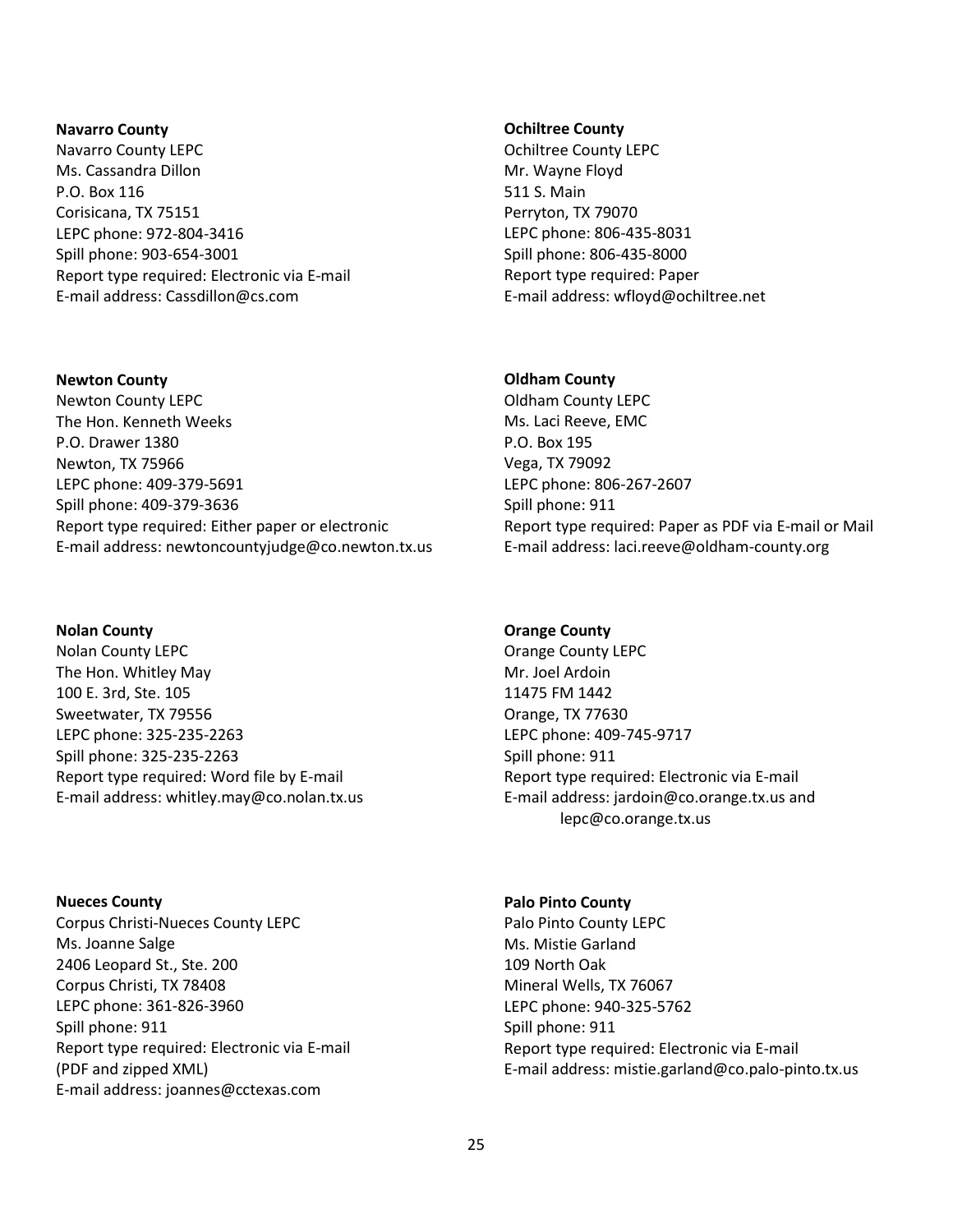#### **Panola County**

Panola County LEPC Mr. Tommy Earle, EMC 110 S. Sycamore Street, Room 106 Carthage, TX 75633 LEPC phone: 903-692-2844 Spill phone: 903-693-0333 Report type required: Electronic via E-mail E-mail address: tearle@co.panola.tx.us

### **Parker County**

Parker County LEPC Mr. Sean Hughes, Fire Marshall/EMC 215 Trinity St. Weatherford, TX 76086 LEPC phone: 817-598-0969 Spill phone: 911 Report type required: Electronic via E-mail E-mail address: emc.fm@parkercountytx.com

# **Parmer County**

Parmer County LEPC Mr. John Gurley, EMC 901 Summitt Friaona, TX 79035-1818 LEPC phone: 806-265-7432 Spill phone: 911 Report type required: Electronic via E-mail E-mail address: gurleyfarms@gmail.com

**Pecos County** Pecos County LEPC Mr. Jessie Dominguez 1774 N. Hwy 285 Fort Stockton, TX 79735 LEPC phone: 432-336-3521 Spill phone: 911 Report type required: Paper as PDF via E-mail (If file is too large to email, please mail a paper copy.) E-mail address: jessie.dominguez@co.pecos.tx.us

#### **Polk County**

Polk County LEPC Ms. Courtney Comstock 602 E. Church St., Ste. 165 Livingston, TX 77351 LEPC phone: 936-327-6826 Spill phone: 911 Report type required: Electronic via E-mail E-mail address: courtney.comstock@co.polk.tx.us

# **Potter County**

Potter & Randall Cos. & Amarillo County LEPC Mr. Chip Orton, CEM P.O. Box 1971 Amarillo, TX 79105-1971 LEPC phone: 806-378-3004 Spill phone: 911 Report type required: PDF (paper) via E-mail E-mail address: lepc@amarillo.gov

#### **Presidio County**

Presidio County LEPC The Hon. Cinderela Guevara P.O. Box 606 Marfa, TX 79843 LEPC phone: 432-729-4452; 432-295-0143 (cell) Spill phone: 911 Report type required: Electronic via E-mail E-mail address: countyjudge@co.presidio.tx.us

**Rains County** Rains County LEPC The Hon. Wayne Wolfe 167 E. Quitman St., Ste. 102 Emory, TX 75440 LEPC phone: 903-473-5000 x 260 Spill phone: 911 Report type required: Electronic via E-mail E-mail address: wayne.wolfe@co.rains.tx.us and cc cricket.kiser@co.rains.tx.us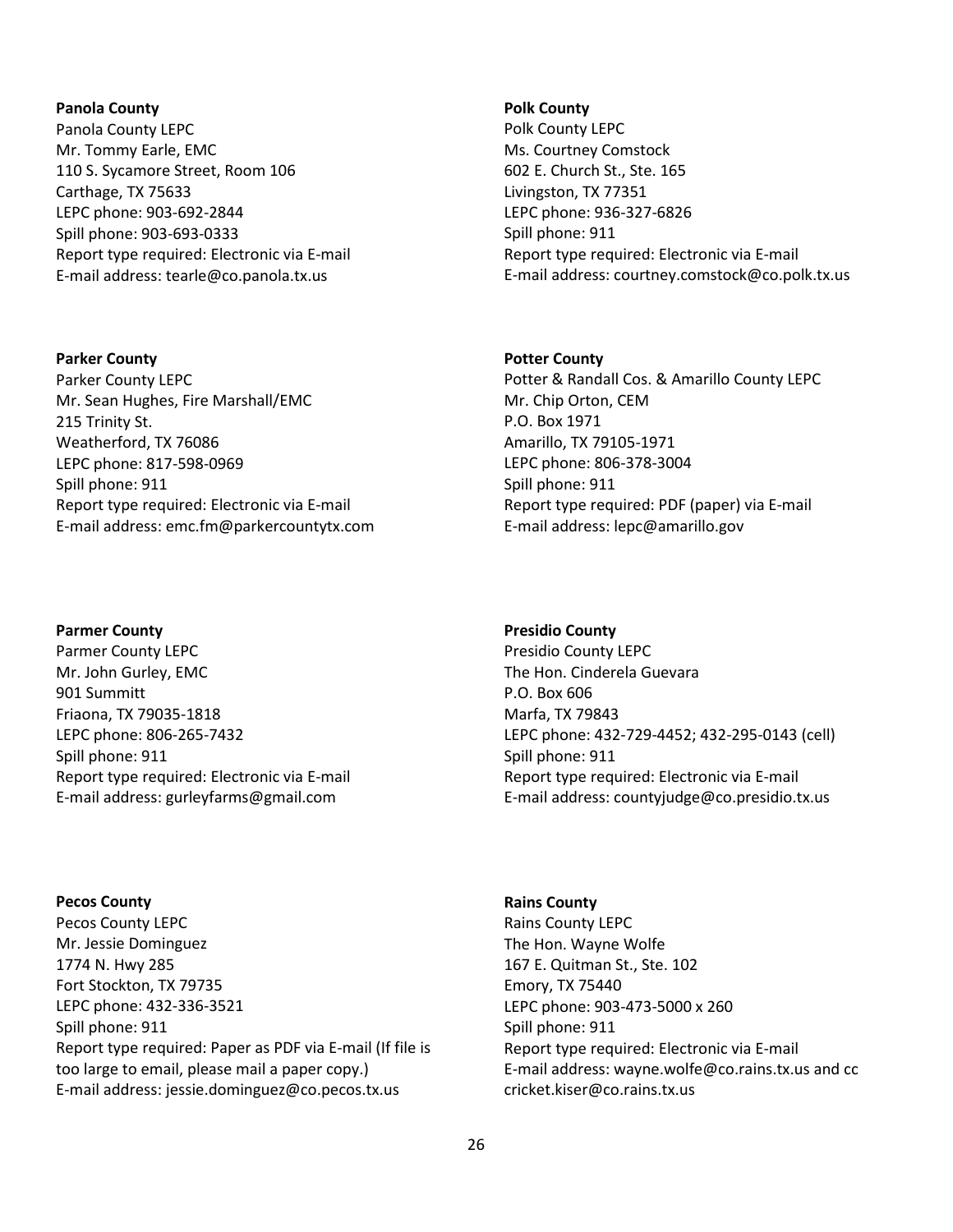### **Randall County**

Potter & Randall Cos. & Amarillo County LEPC Mr. Chip Orton, CEM P.O. Box 1971 Amarillo, TX 79105-1971 LEPC phone: 806-378-3004 Spill phone: 911 Report type required: PDF (paper) via E-mail E-mail address: lepc@amarillo.gov

### **Reagan County**

Reagan County LEPC Mr. Jim Evans P.O. Box 100 Big Lake, TX 76932 LEPC phone: 325-884-2665 Spill phone: 325-884-2424 Report type required: Paper E-mail address: destin@reagancounty.org

# **Real County**

Real County LEPC The Hon. Garry Merritt P.O. Box 446 Leakey, TX 78873 LEPC phone: 830-232-5304 Spill phone: 911 Report type required: Paper E-mail address: garry.merritt@co.real.tx.us

**Red River County** Red River County LEPC Ms. Ann Rushing 400 N. Walnut Clarksville, TX 75426 LEPC phone: 903-427-2680 Spill phone: 903-933-9146 Report type required: Electronic via E-mail E-mail address: redriver0001@yahoo.com

#### **Reeves County**

Reeves County LEPC Mr. Jerry D. Bullard, EMC 1714 W. Schmit, Room 321 Pecos, TX 79772 LEPC phone: 432-287-0242 (work); 432-287-4125 (cell) Spill phone: 911 Report type required: Electronic via E-mail E-mail address: jerry.bullard@co.reeves.tx.us

# **Refugio County**

Coastal Plain LEPC Mr. Robert Blaschke 808 Commerce, Rm. 104 Refugio, TX 78377 LEPC phone: 361-526-4434 Spill phone: 361-526-4434 Report type required: Electronic via E-mail E-mail address: mculpepper@sanpatriciocountytx.gov

# **Roberts County**

Roberts County LEPC The Hon. Rick Tennant P.O. Box 478 Miami, TX 79059 LEPC phone: 806-868-3721 Spill phone: 911 Report type required: Electronic via E-mail E-mail address: rick.tennant@co.roberts.tx.us

# **Robertson County**

Robertson County LEPC Mr. Erik Maiorano P.O. Box 427 Franklin, TX 77856 LEPC phone: 979-828-5911 Spill phone: 911 or 503-706-4575 Report type required: Electronic via E-mail E-mail address: robco.emc@co.robertson.tx.us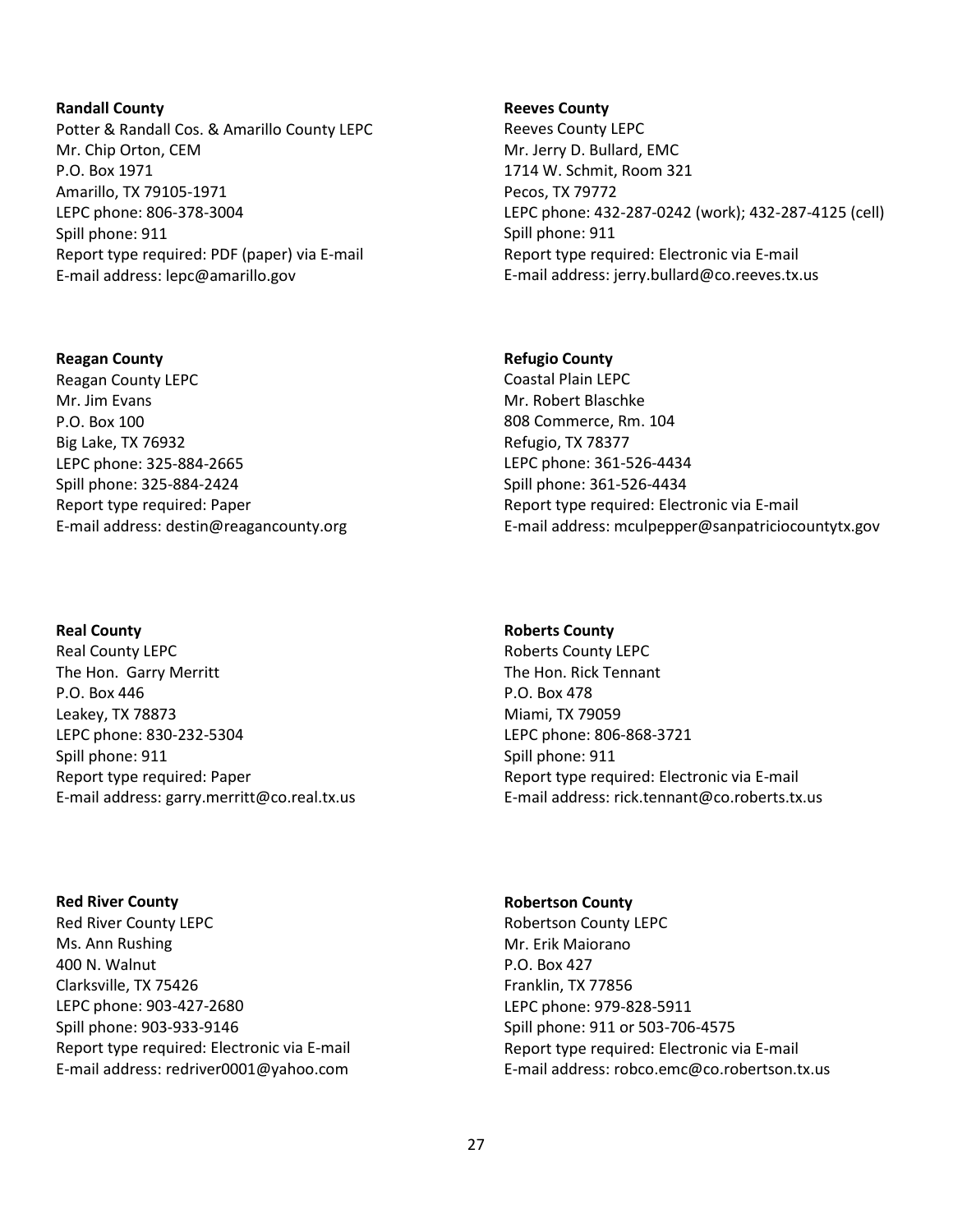#### **Rockwall County**

Rockwall County LEPC Ms. Barbara Neville, EMC 972 T.L. Townsend Dr. Rockwall, TX 75087 LEPC phone: 972-204-7080 Spill phone: 911 Report type required: Electronic via E-mail E-mail address: emergencymanagement@rockwallcountytexas.com

#### **Runnels County**

Runnels County LEPC The Hon. Julia Miller 613 Hutchings Ave., Rm. 103 Ballinger, TX 76821 LEPC phone: 325-365-2633 Spill phone: 911 Report type required: Paper E-mail address: julia.miller@runnelscounty.org

**Rusk County** Rusk County LEPC Mr. James Pike 115 N. Main, Ste. 500-A Henderson, TX 75652 LEPC phone: 903-657-0326 Spill phone: 911 Report type required: Paper via mail or CD E-mail address: psullivan@co.rusk.tx.us

**Sabine County** Sabine County LEPC The Hon. Daryl Melton P.O. Box 716 Hemphill, TX 75948 LEPC phone: 409-787-3543 Spill phone: 911 Report type required: Paper E-mail address: cookie.cryer@co.sabine.tx.us

#### **San Augustine County**

San Augustine County LEPC The Hon. Jeff Boyd 100 W. Columbia, #105 San Augustine, TX 75972 LEPC phone: 936-275-2762 Spill phone: 936-275-2424 Report type required: Electronic via E-mail E-mail address: shirley.anderson@co.san-augustine.tx.us

#### **San Jacinto County**

San Jacinto County LEPC The Hon. Fritz Faulkner 1 State Hwy. 150, Rm. 5 Cold Spring, TX 77331 LEPC phone: 936-653-3395 Spill phone: 911 Report type required: Electronic via E-mail E-mail address: SJC.OEM@co.San-Jacinto.tx.us

### **San Patricio County**

Coastal Plain LEPC Ms. Sara Williams 313 N. Rachal St. Sinton, TX 78387 LEPC phone: 361-547-3560 Spill phone: 911 Report type required: Electronic via E-mail E-mail address: mculpepper@sanpatriciocountytx.gov

**San Saba County** San Saba County LEPC Ms. Marsha Hardy 500 E. Wallace, #111 San Saba, TX 76877 LEPC phone: 325-372-5600 (office); 325-372-8570 (cell) Spill phone: 911 Report type required: Either paper or electronic E-mail address: emergencymgmt@co.san-saba.tx.us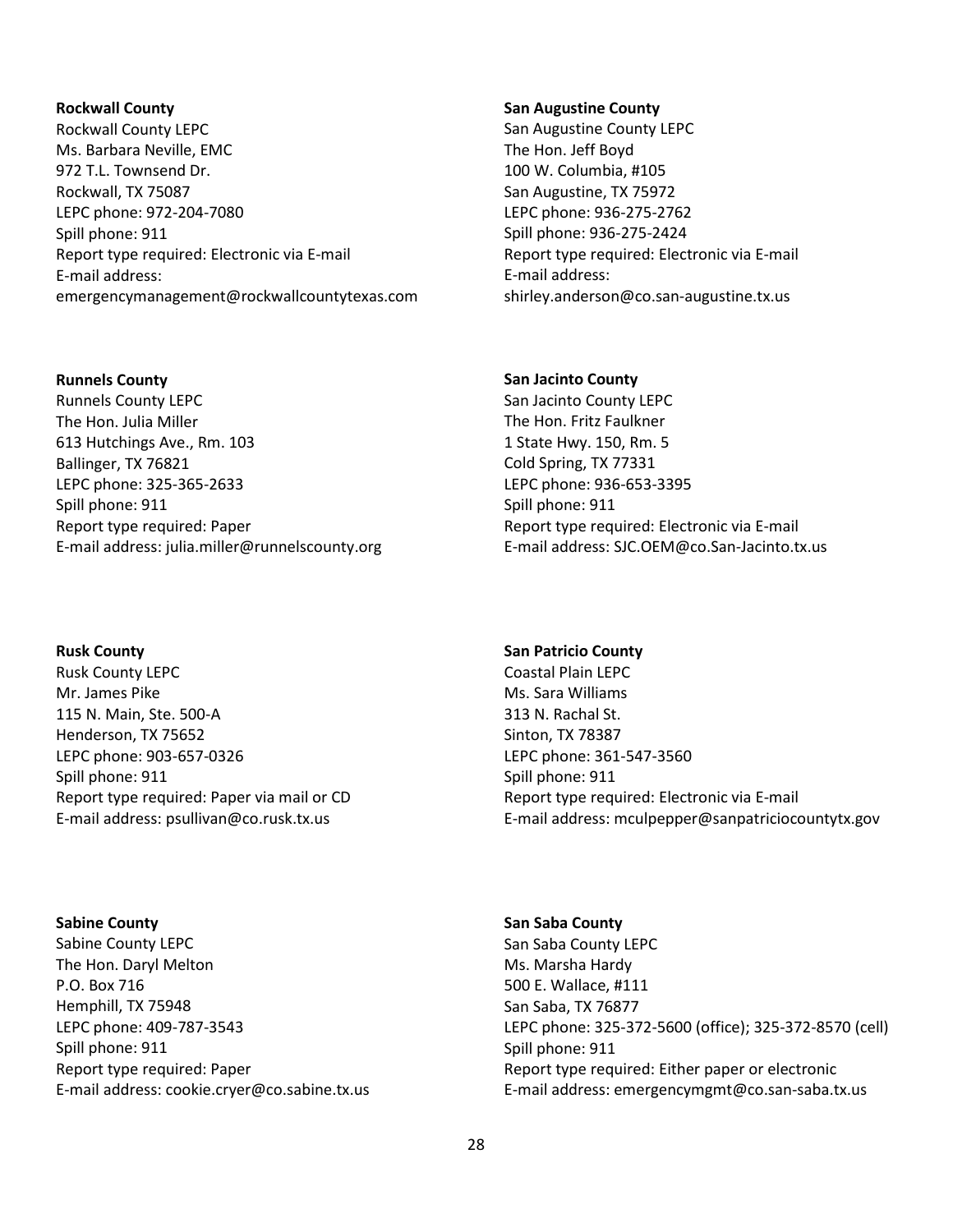**Schleicher County** Schleicher County LEPC Mr. Charles Bradley and Ms. Nicole Nixon P.O. Box 741 Eldorado, TX 76936 LEPC phone: 325-853-2593 Office; 325-939-9808 Co. Cell Spill phone: 911 Report type required: Electronic via E-mail E-mail address: countyjudge@co.schleicher.tx.us

# **Scurry County**

Scurry County LEPC The Hon. Ricky Fritz 1806 25th St., Ste. 200 Snyder, TX 79549 LEPC phone: 325-573-8576 Spill phone: 911 Report type required: E-mail preferred E-mail address: scjudge@@co.scurry.tx.us

**Shackelford County**

Shackelford County LEPC Mr. Edward Miller 791 US Hwy 180 West Albany, TX 76430 LEPC phone: 325-762-2000 Spill phone: 911 Report type required: Electronic via E-mail E-mail address: ed.miller@shackelfordcounty.org

**Shelby County**

Shelby County LEPC The Hon. Allison Harbison 200 San Augustine St., Box 6 Center, TX 75935 LEPC phone: 936-598-3863 Spill phone: 911 Report type required: Electronic via E-mail E-mail address: judgeadmin@co.shelby.tx.us

#### **Sherman County**

Sherman County LEPC The Hon. Terri Beth Carter P.O. Box 165 Stratford, TX 79084 LEPC phone: 806-366-2021 Spill phone: 911 Report type required: Mail preferred E-mail address: cojudge@co.sherman.tx.us

# **Smith County**

Smith County LEPC Mrs. Connie McCoy-Wasson 11325 Spur 248 Tyler, TX 75707 LEPC phone: 903-590-2652 / 903-566-6600 Spill phone: 911 Report type required: Electronic via E-mail E-mail address: fire.marshal@smith-county.com

# **Somervell County**

Somervell County LEPC Mr. Brian Jones, EMC 111 Shepard Street Glen Rose, TX 76043 LEPC phone: 254-897-2135 Spill phone: 911 Report type required: Electronic via E-mail E-mail address: firechief@co.somervell.tx.us

**Starr County** Starr County LEPC Mr. Ramiro Sarabia 100 N. FM 3167, Ste. 202 Rio Grande City, TX 78582 LEPC phone: 956-716-4800 Fax: 956-487-8709 Spill phone: 911 Report type required: Electronic or Fax E-mail address: rsarabia@co.starr.tx.us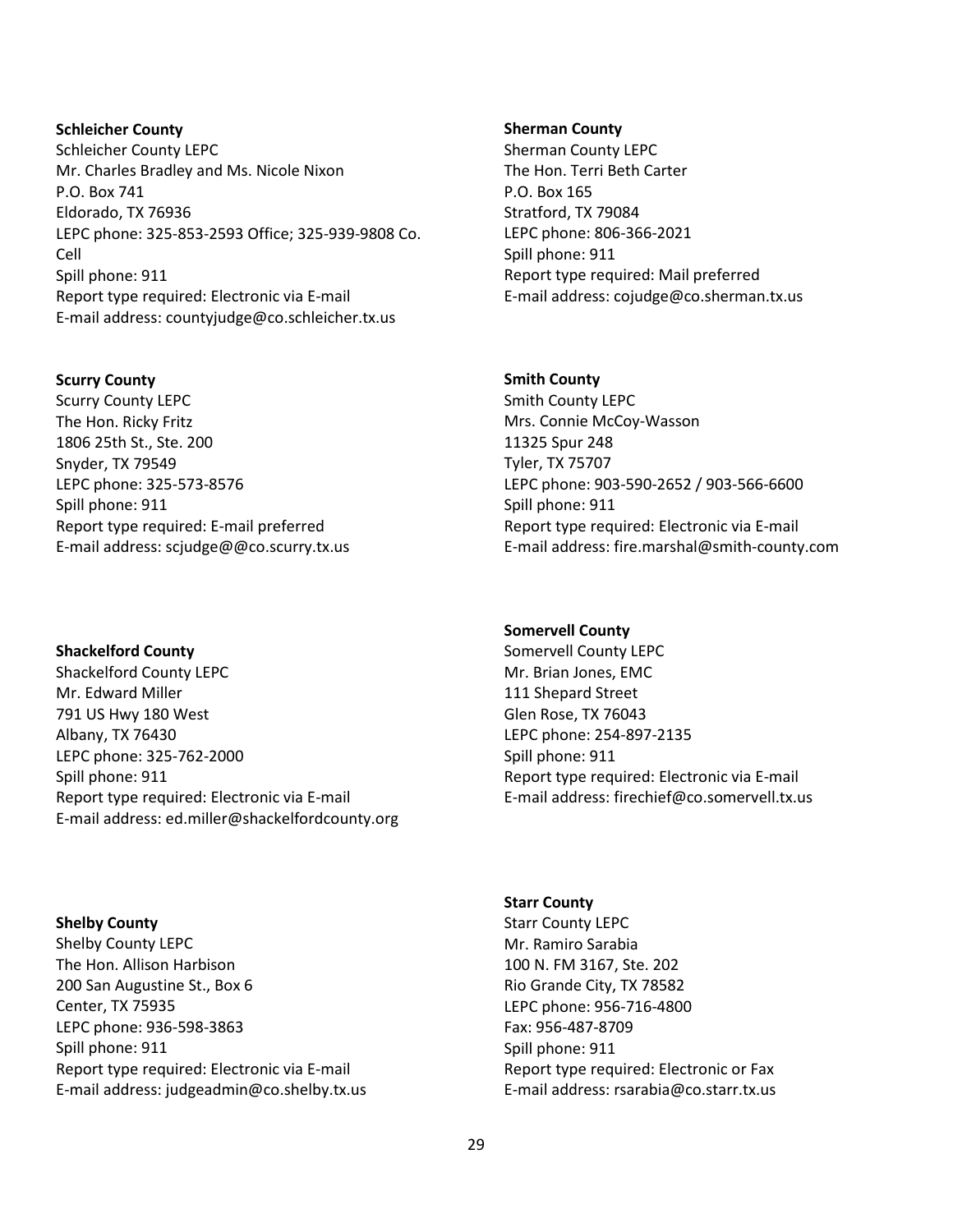#### **Stephens County**

Stephens County LEPC Mr. Calvin Chaney 105 N. Rose Breckenridge, TX 76424 LEPC phone: 254-559-8287 Spill phone: 911 Report type required: Either electronic or paper E-mail address: cchaney@breckenridgetx.gov

#### **Sterling County**

Sterling County LEPC Mr. Jerry Huffman 8485 Hanger Road San Angelo, TX 76901 LEPC phone: 325-657-4230 Office; 325-213-3461 Cell Spill phone: 911 Report type required: Electronic via E-mail E-mail address: jerry.huffman@cosatx.us

# **Stonewall County**

Stonewall County LEPC The Hon. Ronnie Moorhead P.O. Box 366 Aspermont, TX 79502-0834 LEPC phone: 940-989-3393 Spill phone: 911 Report type required: Electronic via E-mail E-mail address: county.judge@stonewallcountytx.org

#### **Swisher County**

Swisher County LEPC The Hon. Harold Keeter Courthouse, 119 S. Maxwell Tulia, TX 79088 LEPC phone: 806-995-3504 Spill phone: 911 Report type required: Electronic via E-mail E-mail address: h.keeter@swisher-tx.org

# **Tarrant County**

Tarrant County LEPC William Wessel 100 E. Weatherford Fort Worth, TX 76196 LEPC phone: 817-884-1804 Spill phone: 911 Report type required: Electronic via E-mail E-mail address: tcoem@tarrantcounty.com

### **Taylor County**

Taylor County LEPC Mr. A. DeWayne Bush 400 Oak St., Ste. 107 Abilene, TX 79602 LEPC phone: 325-738-8540 Spill phone: 911 Report type required: Electronic via E-mail E-mail address: bushd@taylorcountytexas.org

# **Sutton County** Sutton County LEPC Ms. Nicole Nixon 300 East Oak, Ste. 4 Sonora, TX 76950 LEPC phone: 325-387-2711 Spill phone: 911 Report type required: Electronic via E-mail E-mail address: nicole.nixon@cvcog.org

# **Terrell County** Terrell County LEPC The Hon. Dale Carruthers P.O. Box 4810 Sanderson, TX 79848 LEPC phone: 432-345-2421 Spill phone: 911 Report type required: Electronic via E-mail E-mail address: dale.carruthers@co.terrell.tx.us AND assistant@co.terrell.tx.us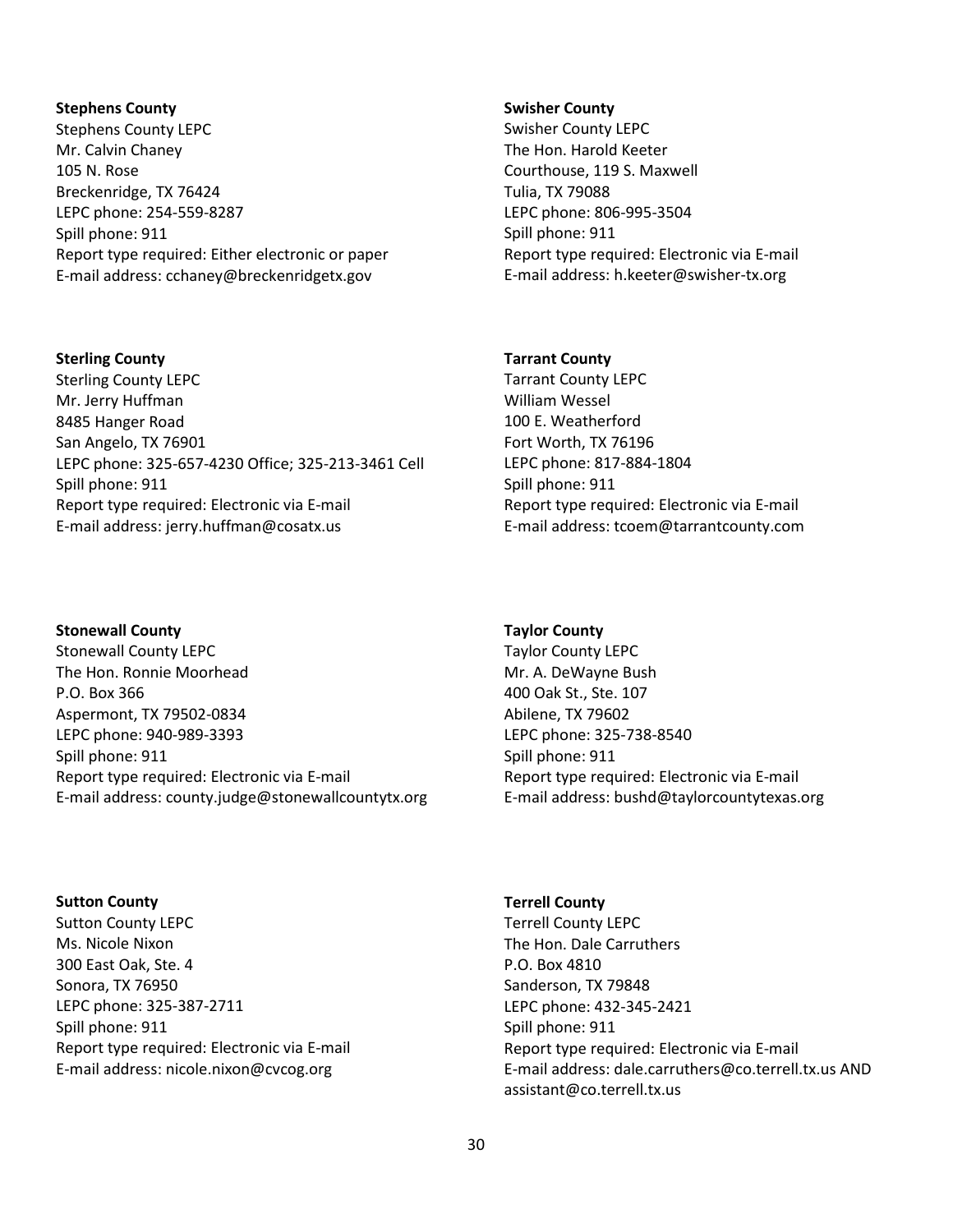### **Terry County**

Terry County LEPC Sheriff Timothy Click 1311 Tahoka Road Brownfield, TX 79316 LEPC phone: 806-637-2212 Spill phone: 911 Report type required: Electronic via E-mail E-mail address: tclick@terrycounty.org

#### **Throckmorton County**

Throckmorton County LEPC The Hon. Trey Carrington P.O. Box 700 Throckmorton, TX 76483 LEPC phone: 940-849-8805 Spill phone: 911 Report type required: Prefer mailed E-mail address: trey.carrington@throckmortoncounty.org

# **Titus County**

Titus County LEPC The Hon. Brian P. Lee 100 W. First, #200 Mt. Pleasant, TX 75455 LEPC phone: 903-577-6791 Spill phone: 911 Report type required: Prefer mailed E-mail address: titusjudge@gmail.com

**Tom Green County** Tom Green County LEPC Ms. Nicole Nixon 8485 Hangar Rd. San Angelo, TX 76904 LEPC phone: 325-657-4230 Spill phone: 911 Report type required: Electronic via E-mail E-mail address: nicole.nixon@cvcog.org

#### **Travis County**

Travis County LEPC Mr. Preston Doege 5555 Airport Blvd, Ste. 400 Austin, TX 78751 LEPC phone: 512-974-0476 Spill phone: 911 Report type required: Electronic via E-mail AND Paper as pdf E-mail address: LEPC@AustinTexas.Gov

# **Trinity County**

Trinity County LEPC The Hon. Doug Page P.O. Box 457 Groveton, TX 75845 LEPC phone: 936-642-1746 Spill phone: 911 Report type required: Electronic via E-mail E-mail address: tcj@co.trinity.tx.us

# **Tyler County**

Tyler County LEPC Ms. Cassie Murphy 201 Veterans Way Woodville, TX 75979 LEPC phone: 409-331-0874 Spill phone: 911 Report type required: Electronic via E-mail E-mail address: cmurphyemg@co.tyler.tx.us

# **Upshur County** Upshur County LEPC The Hon. Dean Fowler P.O. Box 730 Gilmer, TX 75644 LEPC phone: 903-843-4003 Spill phone: 911 Report type required: Electronic via E-mail E-mail address: dean.fowler@countyofupshur.com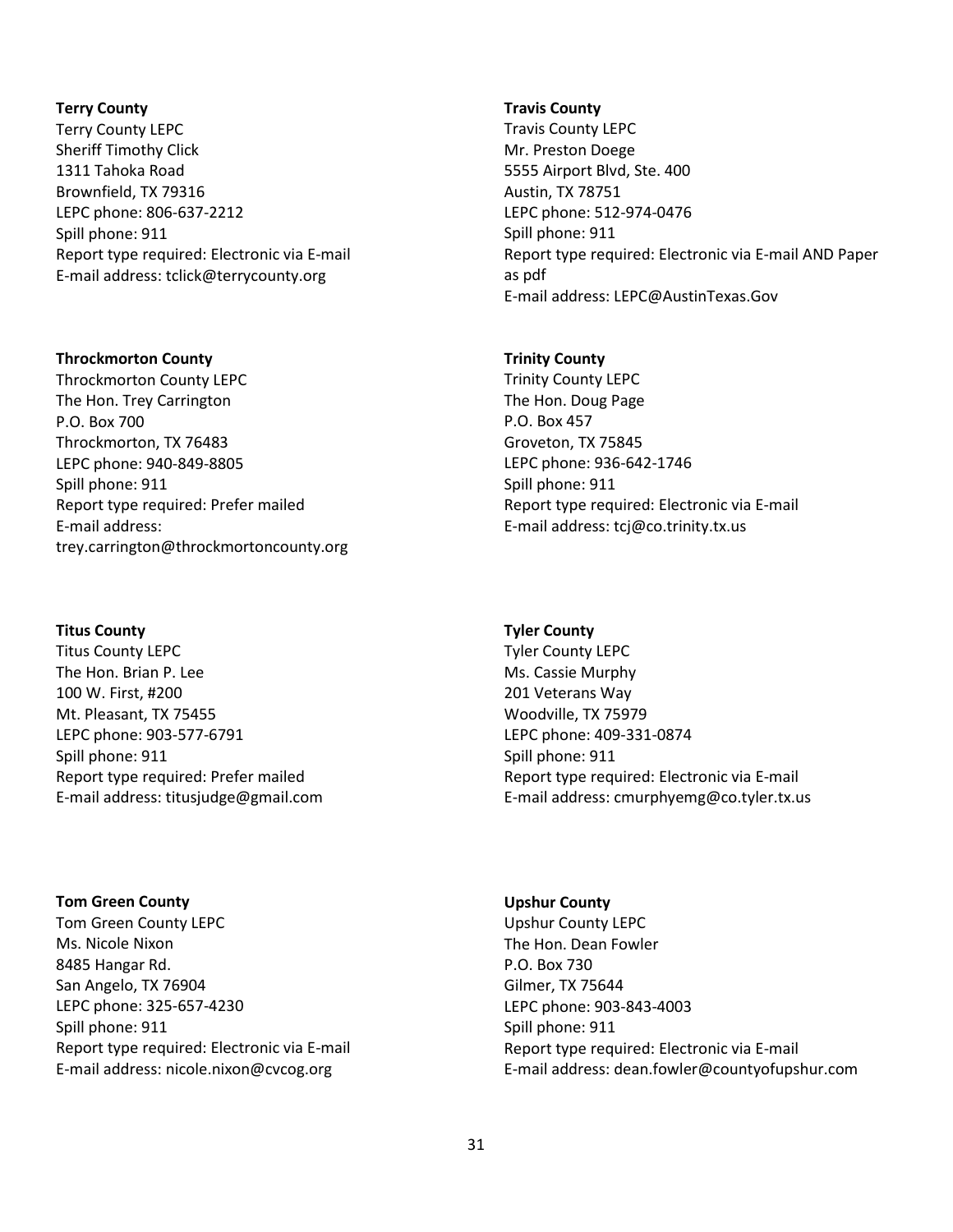# **Upton County**

Upton County LEPC The Hon. Dusty Kilgore P.O. Box 482 Rankin, TX 79778 LEPC phone: 432-693-2321 Spill phone: 911 Report type required: Either paper or electronic E-mail address: cfox@co.upton.tx.us

# **Uvalde County**

Uvalde County LEPC The Hon. William Mitchell Courthouse Plaza, Box 3 Uvalde, TX 78801 LEPC phone: 830-278-3216 Spill phone: 911 Report type required: Electronic via E-mail E-mail address: wrmcj@uvaldecounty.com

# **Val Verde County**

Val Verde County LEPC Mr. Roland Garza 400 Pecan St. Del Rio, TX 78841 LEPC phone: 830-774-7501 Spill phone: 911 Report type required: Electronic via E-mail E-mail address: rgarza@valverdecounty.org

**Van Zandt County** Van Zandt County LEPC Ms. Vicki McAlister 24632 State Highway 64 Canton, TX 75103 LEPC phone: 903-567-7558 Office; 903-681-2363 Cell Spill phone: 911 Report type required: Electronic via E-mail E-mail address: vmcalister@vanzandtcounty.org

#### **Victoria County**

Victoria County LEPC Victoria Emergency Management 1703 E. Airline Rd Victoria, TX 77901 LEPC phone: 361-580-5770 / 361-485-3463 Spill phone: 911 Report type required: Electronic via E-mail E-mail address: oem@vctx.org

# **Walker County**

Walker County LEPC Mr. Butch Davis 344 SH 75 N., Suite 200 Huntsville, TX 77320 LEPC phone: 936-435-8035 Spill phone: 911 Report type required: Electronic via E-mail E-mail address: walkercountyoem@co.walker.tx.us

### **Waller County**

Waller County LEPC Mr. Brian Cantrell 701 Calvit Street Hempstead, TX 77445 LEPC phone: 979-826-8282 Spill phone: 911 Report type required: Electronic via E-mail E-mail address: b.cantrell@wallercounty.us

**Ward County** Ward County LEPC The Hon. Greg Holly 400 S. Allen, Ste. 100 Monahans, TX 79756-4600 LEPC phone: 432-943-3200 Spill phone: 911 Report type required: Paper as PDF via E-mail E-mail address: Greg.Holly@co.ward.tx.us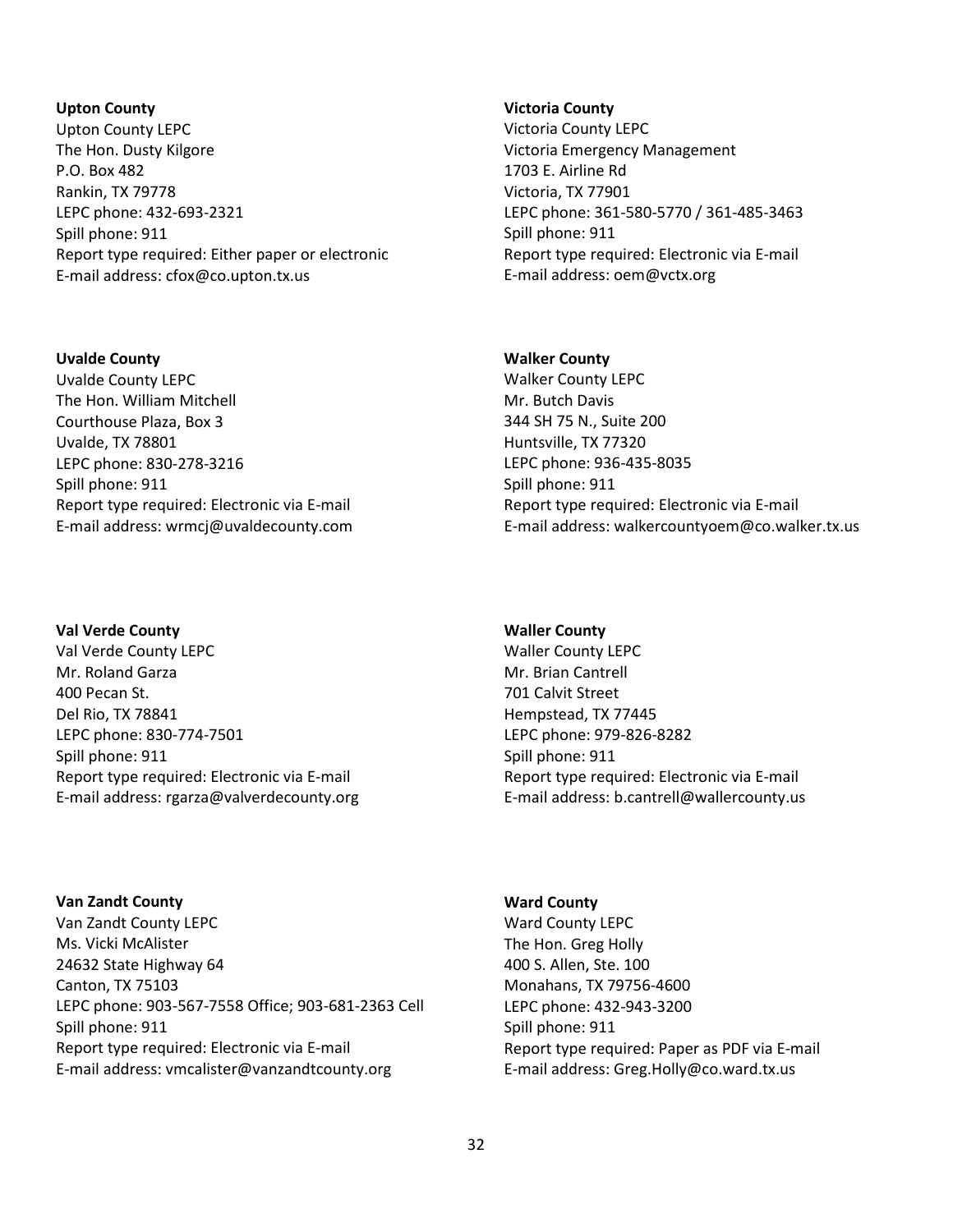#### **Washington County**

Washington County LEPC Mr. Bryan Ruemke 1100 E. Blue Bell Rd. Brenham, TX 77833 LEPC phone: 979-353-7683 Spill phone: 911 Report type required: Electronic via E-mail E-mail address: bruemke@wacounty.com

# **Webb County**

Webb County LEPC Ms. Rosemary T. Santos 1000 Houston St. Laredo, TX 78040 LEPC phone: 956-523-4600 Spill phone: 911 Report type required: Paper as PDF via E-mail E-mail address: rtsantos@webbcountytx.gov

# **Wharton County**

Wharton County LEPC Mr. Andy Kirkland 315 East Elm Street Wharton, TX 77488 LEPC phone: 979-532-1123 Spill phone: 911 Report type required: Electronic via E-mail E-mail address: andy.kirkland@co.wharton.tx.us

**Wheeler County** Wheeler County LEPC Mr. Ken Daughtry, EMC P.O. Box 375 Wheeler, TX 79096 LEPC phone: 806-826-3777 Spill phone: 911 Report type required: Electronic via E-mail E-mail address: kjdeoc@hotmail.com

#### **Wichita County**

Wichita County LEPC Mr. John Henderson P.O. Box 334 Wichita Falls, TX 76307 LEPC phone: 940-763-0820 Spill phone: 911 Report type required: Electronic via E-mail E-mail address: wichita.co.lepc@gmail.com

# **Wilbarger County**

Wilbarger County LEPC Chief Kent Smead 4109 Wilbarger St. Vernon, TX 76384 LEPC phone: 940-553-1782 Spill phone: 911 Report type required: Electronic via E-mail E-mail address: ksmead@vernontx.gov

# **Willacy County**

Willacy County LEPC Mr. Frank Torres, Emergency Manager 693 S. 7th St. Raymondville, TX 78580 LEPC phone: 956-689-5456 Spill phone: 911 Report type required: Electronic via E-mail E-mail address: willems@prontonet.net

#### **Williamson County**

Williamson County LEPC Mr. Michael Shoe 911 Tracy Chambers Lane Georgetown, TX 78627 LEPC phone: 512-943-1911 Spill phone: 911 Report type required: Electronic via E-mail E-mail address: lepc@wilco.org